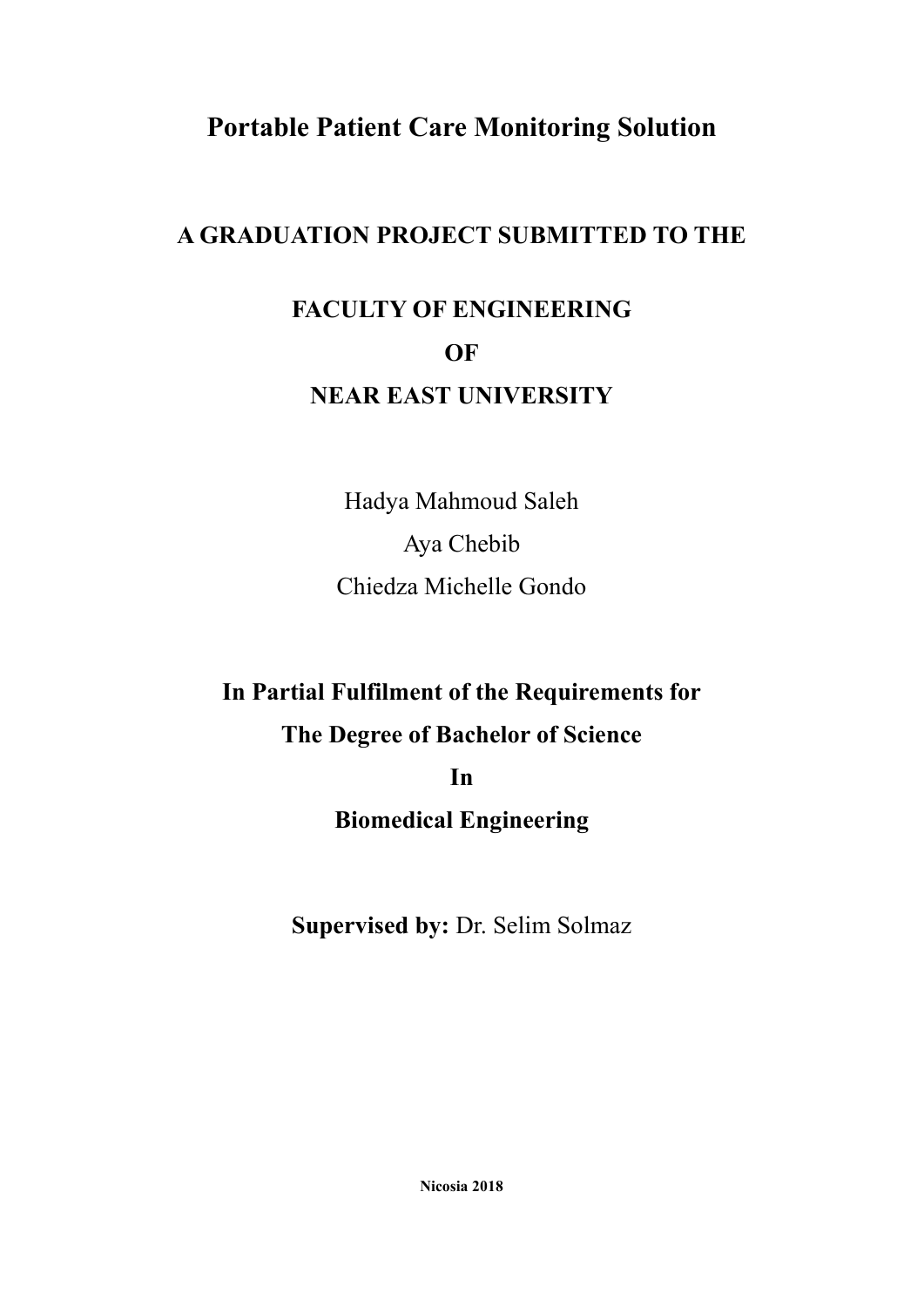#### **Table of Contents**

| 2.1.4 Common Cardiovascular Diseases & Management in geriatrics5,12 |  |
|---------------------------------------------------------------------|--|
|                                                                     |  |
|                                                                     |  |
|                                                                     |  |
|                                                                     |  |
|                                                                     |  |
|                                                                     |  |
|                                                                     |  |
|                                                                     |  |
|                                                                     |  |
|                                                                     |  |
|                                                                     |  |
|                                                                     |  |
|                                                                     |  |
|                                                                     |  |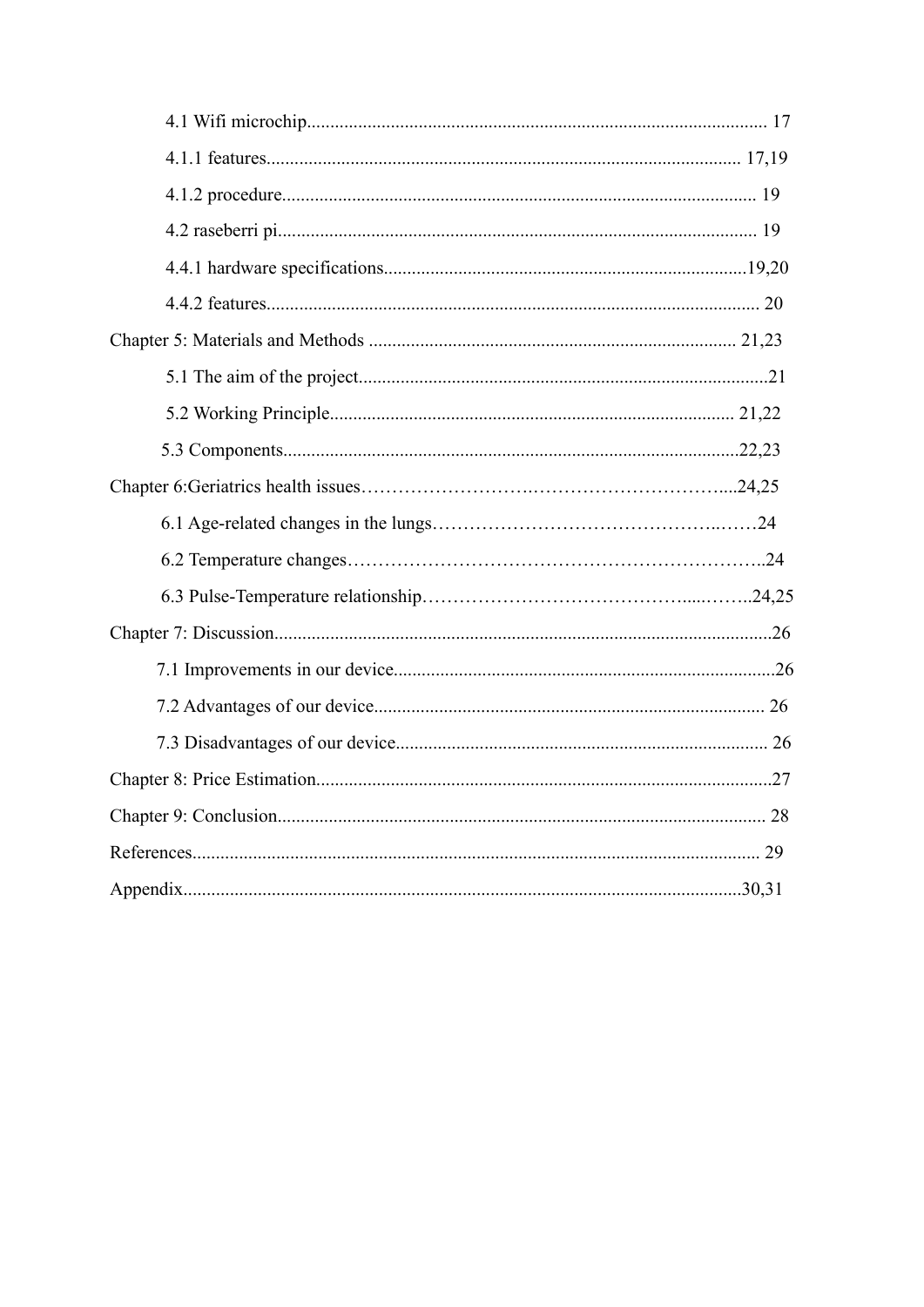### **Chapter1: Introduction**

Getting old is an inevitable part of life. As we get old our body becomes weaker until it expires approximately at the ages of 80for women & 84 for men. As human's body age some symptoms appear longed with some diseases that can happen as effect of weakness & metabolism , for example greying and thinning hair, loss of fertility, weakening bones, decreased brain function and losing the ability to hear and focus their eyes ,heart diseases, breathing difficulty, reduction in total body water which causes a decrease in blood volume, slow heart rate due to fibrous tissues and fat deposits that causes the SA node to lose some of its cells, thickness in the heart wall which leads to a decrease in the amount of blood that the chamber can hold and causes the heart to fill slowly, abnormal heartrhythms, the valves inside the heart which control the direction of blood flow thicken and become stiffer, moderate increase in blood pressure, decrease in body water which cause a decrease in blood volume & slower response to blood loss. Our project introduces a portable solution in order to monitor vital parameters of the human body as pulse rate, temperature & respiratory rate. This will allow the individual to live independently  $\&$  engage in his daily activities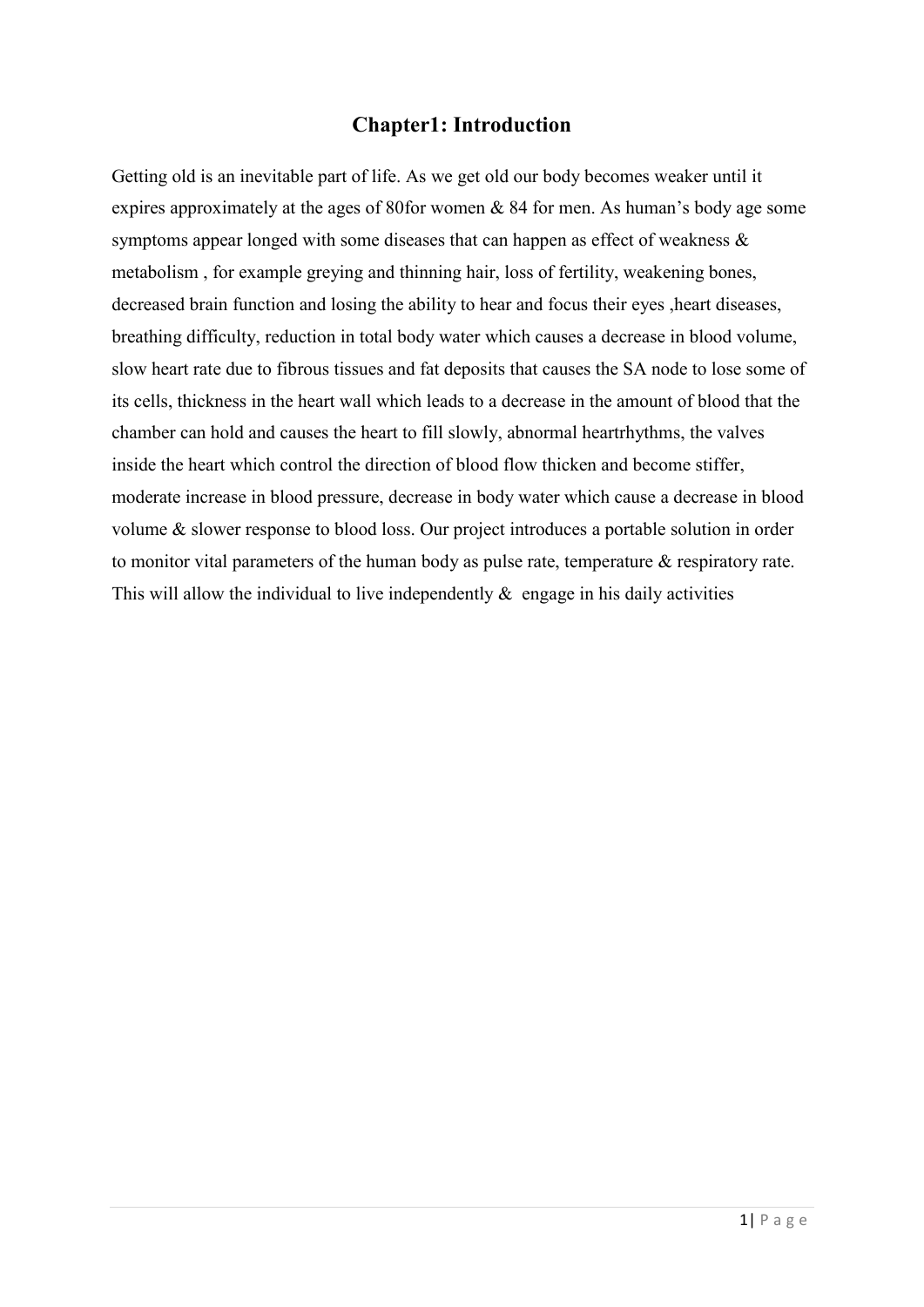## **Chapter 2:Literature**

#### **2.1 Cardiovascular changes with Physiologic Aging vs. Disease**.

Cardiac function is altered in an age-related manner and cardiovascular diseases increase with increasing age.

#### **2.1.1 Aim**

- 1) to identify cardiac changes which are characteristic of physiologic aging (i.e., not disease),
- 2) highlight the altered presentation and modifications of therapy for older patients with common cardiovascular diseases such as hypertension, atrial arrhythmias, and coronary artery disease, and
- 3) identify cardiovascular diseases and treatments which are unique to older populations.

#### **2.1.2 Normal Rhythm**

#### 2.1.2.1 Heart Rate

Resting heart rate is not generally affected by aging however, there is decreased heart rate in response to exercise and stress which is characteristic of healthy aging. The clinical consequence of this is that maximal heart rate on treadmill is decreased (220-age) and the heart rate response to fever, hypovolemia, and postural stress is also decreased with healthy aging. The response to beta-adrenergic blockade (as well as stimulation) is also reduced with healthy aging. Day time bradycardia with heart rates < 40 bpm and sinus pauses of over 3 seconds are not seen with healthy aging.

#### 2.1.2.2 Artrioventriculer Conductions

The time for conduction through the atrioventricular (AV) node is increased with healthy aging. Therefore, the P-R interval on the ECG increases with age and the upper limit of normal for people >65 is 210-220 milliseconds (not 200 ms). Second and third degree AV block are not normal consequences of aging. Right bundle branch block is seen more frequently in older compared to younger populations but has not been shown to identify increased risk for further conduction abnormalities. A gradual leftward shift of the QRS axis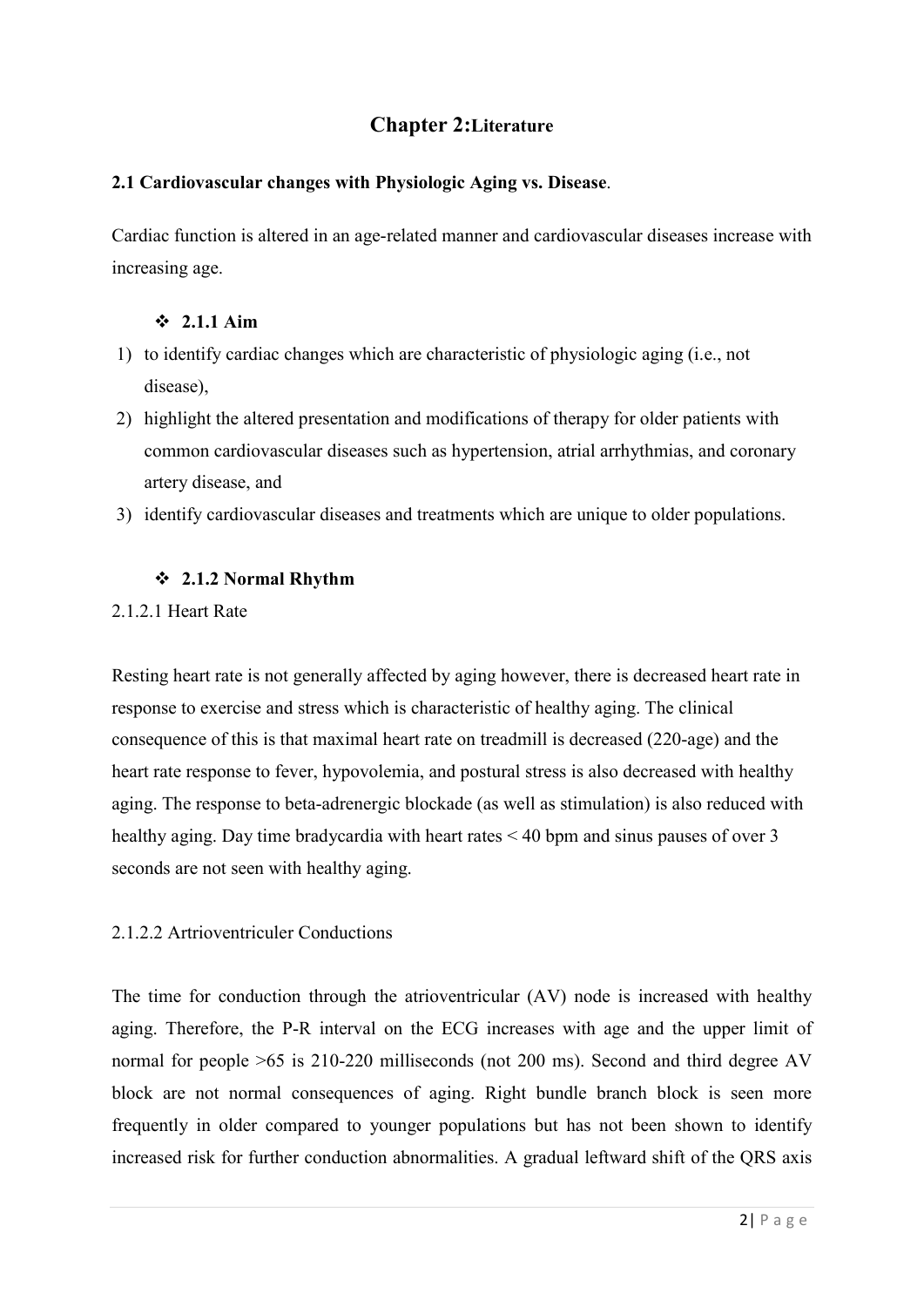is observed with aging and left anterior hemiblock is seen with increasing frequency in older populations. Isolated left anterior hemiblock is not an independent predictor of cardiovascular morbidity or mortality in otherwise healthy elderly. Combined right bundle branch block and left anterior fascicular block is associated with cardiovascular disease in 75% of older patients and only 25% with this finding have otherwise normal hearts. Left bundle branch block is not associated with normal aging and is associated with cardiovascular disease and risks for cardiac events.

#### 2.1.2.3 Arryhythmias

Atrial premature contractions increase with age and are frequent in up to 95% of older healthy volunteers at rest and during exercise in the absence of detectable cardiac disease. Atrial fibrillation is usually associated with coronary, hypertensive, valvular, sinus node disease or thyrotoxicosis but may occur in older patients with no other detectable diseases (1/5 of older men and 1/20 of older women with atrial fibrillation). Similarly, isolated and even multiform ventricular ectopy has been reported in up to 80 % of older men and women without detectable cardiac disease.

#### **2.1.3 Cardiac contractility / left ventricular function at rest and during exercise**

In contrast to the decline in skeletal muscle mass seen with aging in healthy populations, left ventricular mass is preserved or increased with age.

#### 2.1.3.1 Systolic Function

Resting left ventricular systolic function (ejection fraction and/or stroke volume) is not altered by aging in most studies of subjects rigorously screened to exclude coronary artery disease; however, a few studies report declines of stroke volume with sedentary older populations. Cardiac output is equal to stroke volume x heart rate. So, resting cardiac output and left ventricular ejection fraction do not usually decrease with normal aging. Contractile responses to beta-adrenergic responses are decreased with aging. Therefore, exercise cardiac output may be reduced due to both the decrease in maximal heart rate and a limit to the ability to increase contractility (stroke volume) in response to beta-adrenergic blockade in the elderly. The age-associated decline in maximal cardiac output and cardiovascular reserve capacity may not limit usual ability in otherwise healthy elderly because the vast majority of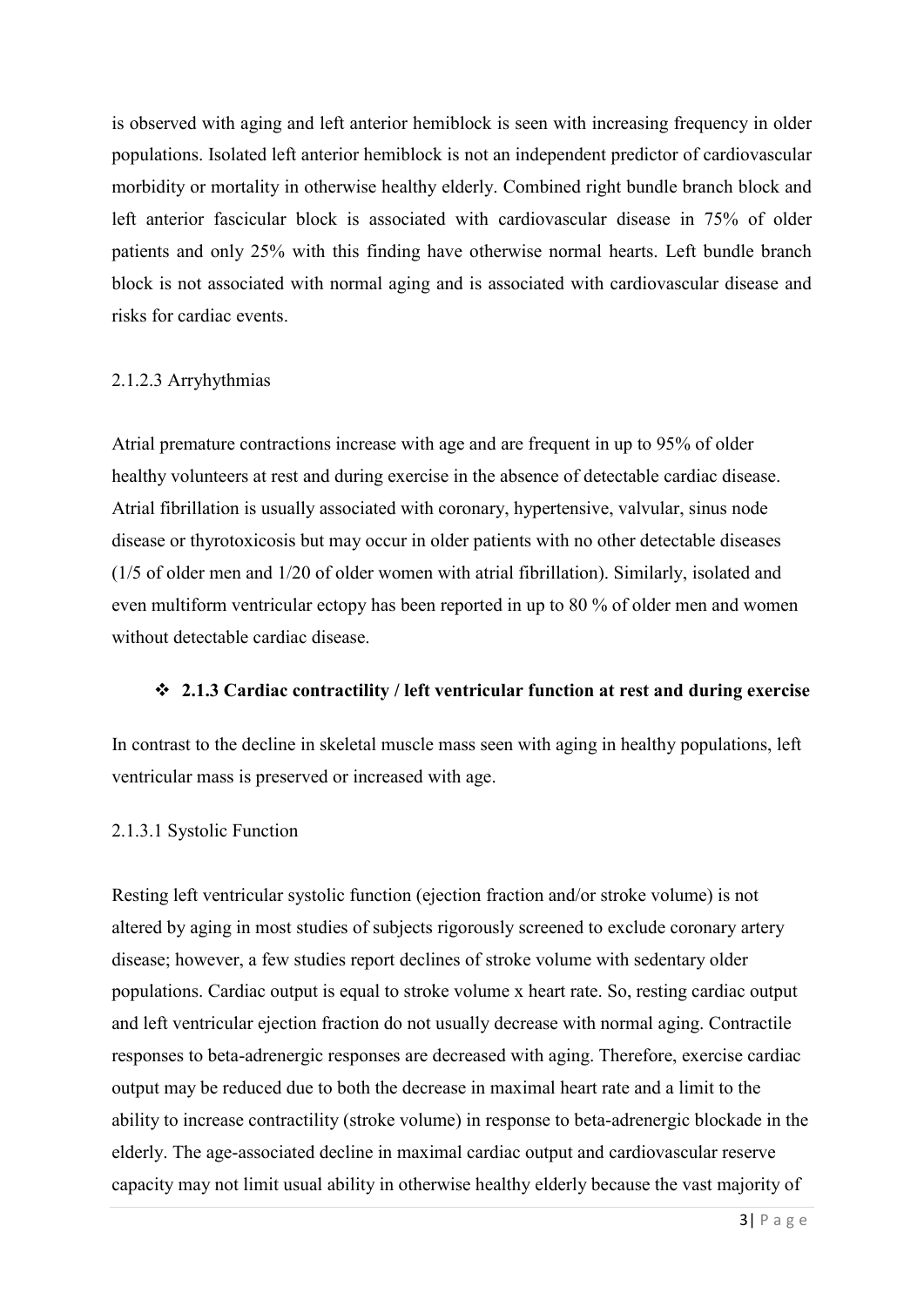daily activities are performed at low and sub maximal workloads. In addition, the age-related decline in exercise capacity can be attenuated by physical conditioning.

#### 2.1.3.2 Diastolic Function

The time for cardiac relaxation and for ventricular filling are prolonged with aging leading to altered early diastolic filling times on echocardiography and nuclear studies. The aetiology of the prolonged time for relaxation may be multi-factorial-increased ventricular mass, collagen infiltration, or altered myocardial calcium handling. Prolonged filling times may limit cardiac output with increased heart rates. While altered diastolic function accompanies aging, congestive heart failure is not a normal consequence of the prolonged times required for cardiac relaxation or diastolic filling.

#### 2.1.3.3 Valvular Changes

Degenerative calcification (leading to sclerosis) and myxomatous degeneration (which can lead to regurgitation) affect the aortic and mitral valves with aging. These changes are considered "secondary" to aging and differ from the primary changes due to rheumatic heart disease or congenital valve abnormalities. These changes can progress to impair the function of the valve; then the changes are considered pathologic and no longer "normal aging".

| <b>Age-Related Changes</b>       | <b>Cardiovascular Disease</b>                                                         |
|----------------------------------|---------------------------------------------------------------------------------------|
| Decreased Heart Rate<br>Response | Sinus Pauses                                                                          |
| Longer P-R Intervals             | Second and Third Degree AV Block                                                      |
| Right Bundle Branch Block        | Left Bundle Branch Block                                                              |
| Increased Atrial Ectopy          | Atrial Fibrillation                                                                   |
| Increased Ventricular Ectopy     | Sustained Ventricular Tachycardia                                                     |
| Altered Diastolic Function       | Decreased Systolic Function (Ejection)<br>Fraction)                                   |
| Aortic Sclerosis                 | Aortic Stenosis, Aortic Regurgitation                                                 |
| Annular Mitral Calcification     | Mitral Regurgitation, Stenosis Systolic<br><b>Hypertension Diastolic Hypertension</b> |

| Table 1: Age-Related changes vs cardiovascular disease |  |  |
|--------------------------------------------------------|--|--|
|--------------------------------------------------------|--|--|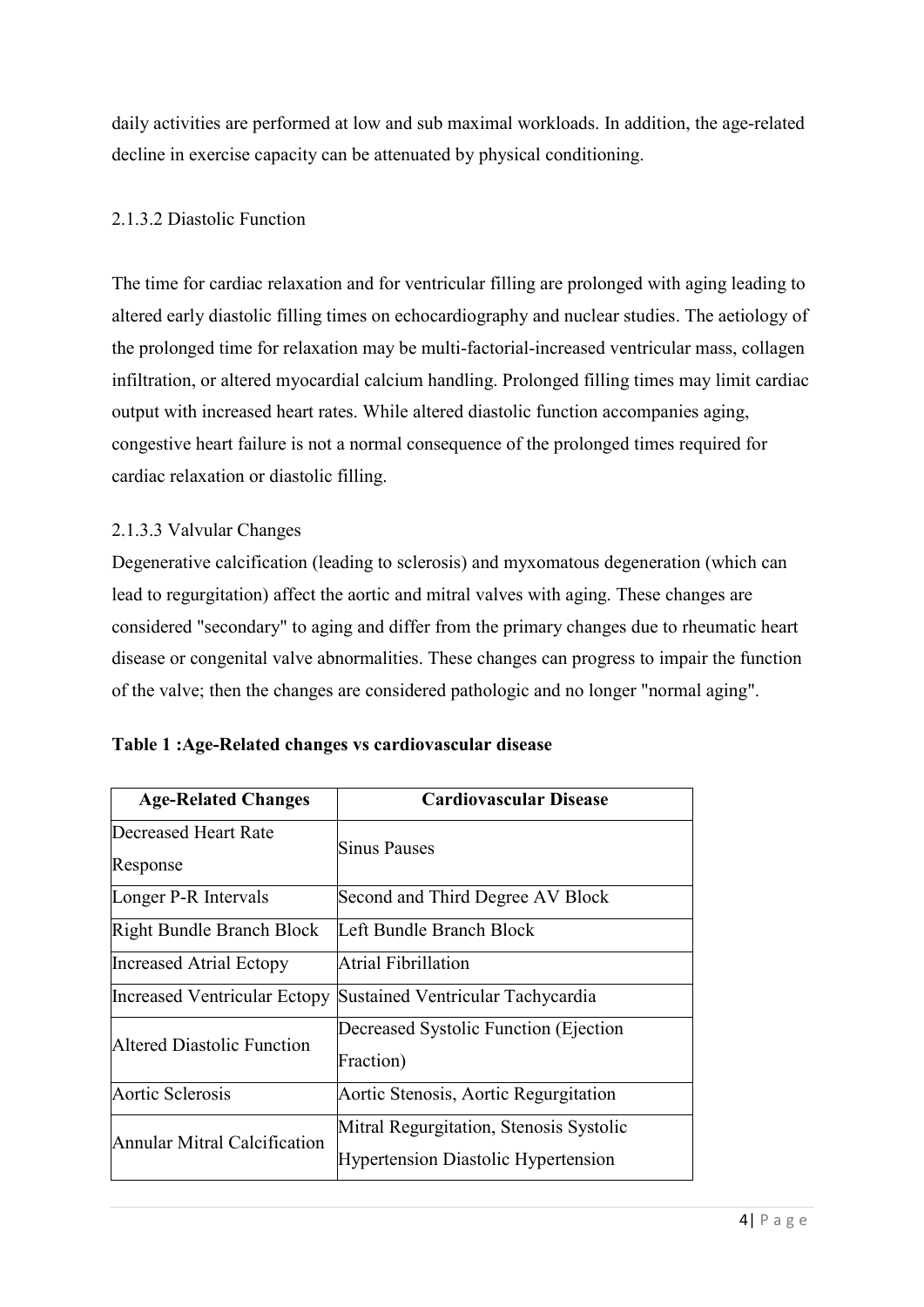#### **2.1.4 Common Cardiovascular Diseases & Management in geriatrics**

#### 2.1.4.1 Arterial Fibrillation

The prevalence of chronic atrial fibrillation rises from <1 per 1000 people at 25-35 years of age to about 40 per 100 at ages 80-90 (Framingham data, Baltimore Longitudinal Study, Cardiovascular Health Study). Chronic atrial fibrillation has been shown to be an important risk factor for cerebrovascular accidents (strokes) and control of rate is associated with better exercise tolerance. The goals of therapy in an individual patient may vary and include rate control, prevention of stroke, or restoration of sinus rhythm.

#### 2.1.4.2 Rate control

Immediate or long-term rate control can be achieved with the use of digoxin, beta-blockers, calcium antagonists (verapamil or diltiazem), or amiodarone in refractory cases. There is less experience with the use of new Class III agents (ibutelide). The adequacy of rate control must be assessed with activity--more active patients are less likely to have adequate rate control with digoxin alone. Drug doses should be adjusted for age and disease state and one must remember that adequate rate control may be lost during acute illnesses such as pneumonia, but will be regained with treatment of the acute illness.

#### 2.1.4.3 Prevention of stroke

With acceptable risk benefit ratios can be achieved with anticoagulation with coumadin. However, the optimal therapy to prevent stroke for the older patient with atrial fibrillation has not been found. This author favours anticoagulation with coumadin to a target INR of 2-2.5 with close monitoring in elderly patients without contraindications to anticoagulation, esp. in patients with additional risk factors for stroke (hypertension, vascular disease, prior CVA). Aspirin alone is not a reasonable choice in the latter group.

#### 2.1.4.4 Restoration of sinus rhythm

Should be considered in patients with abnormal cardiovascular function (esp. in the setting of aortic stenosis or hypertrophic cardiomyopathy), atrial fibrillation which is not of longstanding, or is difficult to control. This goal is more frequently sought in younger patients.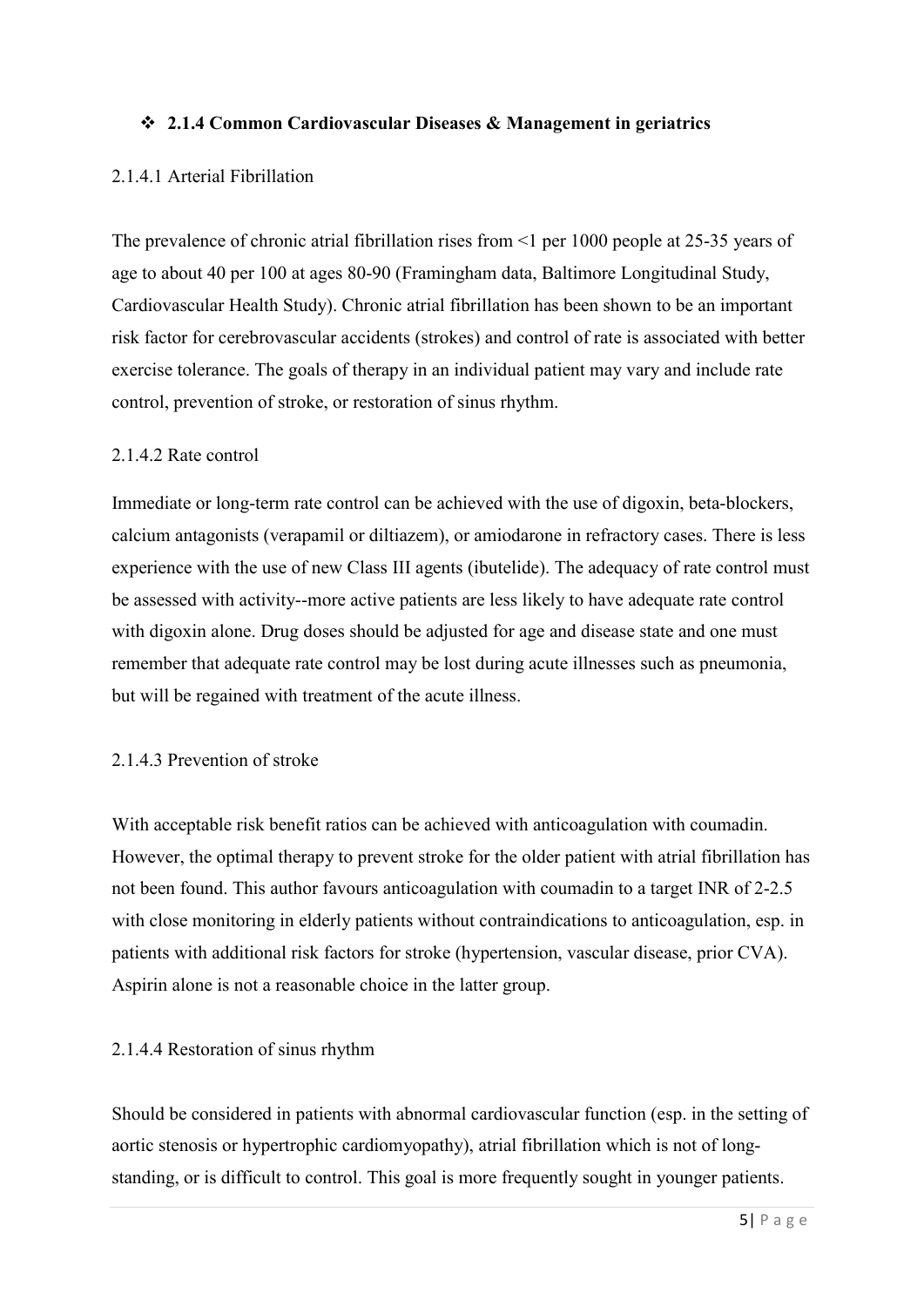Anticoagulation must be instituted prior to cardioversion and continue during the period of highest risk for fibrillation recurrence. Analyses of risk of recurrence based on age alone have not been performed.

#### 2.1.4.5 Hypertension

The prevalence of hypertension--especially systolic-- increases with aging. This increase in systolic pressure is thought to be due to thickening of the arterial wall which makes it less distensible and less able to buffer the rise in pressure that occurs with cardiac ejection. These changes result in an elevated systolic blood pressure with a relatively unchanged diastolic blood pressure. A large body of data have now demonstrated that cardiovascular morbidity and mortality increase with increasing systolic as well as diastolic blood pressure in the elderly. Furthermore, treatment of both diastolic and isolated systolic hypertension has been shown to decrease mortality and morbidity in both older men and women--there is a decrease in adverse events for every degree of blood pressure reduction toward the normal range. Treatment goals are now the same for older patients as they are for younger patients-- systolic blood pressure < 140 mmHg and diastolic pressure < 90 mmHg.

Treatment begins with diet (weight reduction if obese; low sodium for all, and < 1 oz of alcohol/day) and exercise. The long-term benefits of antihypertensive therapy in the elderly have been demonstrated for thiazide diuretics (chlorthalidone 12.5-25 mg/day, hydrochlorothiazide 25 mg/day) alone or in combination with beta-blockers (atenolol 50 mg/day, metoprolol 50 mg/day). Thiazide diuretics and/or beta blockers are recommended as first-line pharmacologic therapy for the older patient with hypertension (and no other diseases) because of demonstrated longevity benefit and lower cost. Alpha-methyl-dopamine and reserpine have also shown mortality benefits but are less widely used secondary to side effects. Calcium channel blockers, angiotensin converting enzyme (ACE) inhibitors, alphablockers, and angiotensinogen II inhibitors are highly effective in lowering blood pressure in older patients and may have advantages in hypertensive patients with multiple diseases (i.e., calcium channel blockers for coronary artery disease, cerebrovascular disease, diabetes, chronic obstructive pulmonary disease, diabetes with renal disease; ACE inhibitor for congestive heart failure, diabetic with renal failure, etc.; alpha blocker for prostate disease). Similarly, beta-blockers have an advantage in the post-myocardial infarction patient. No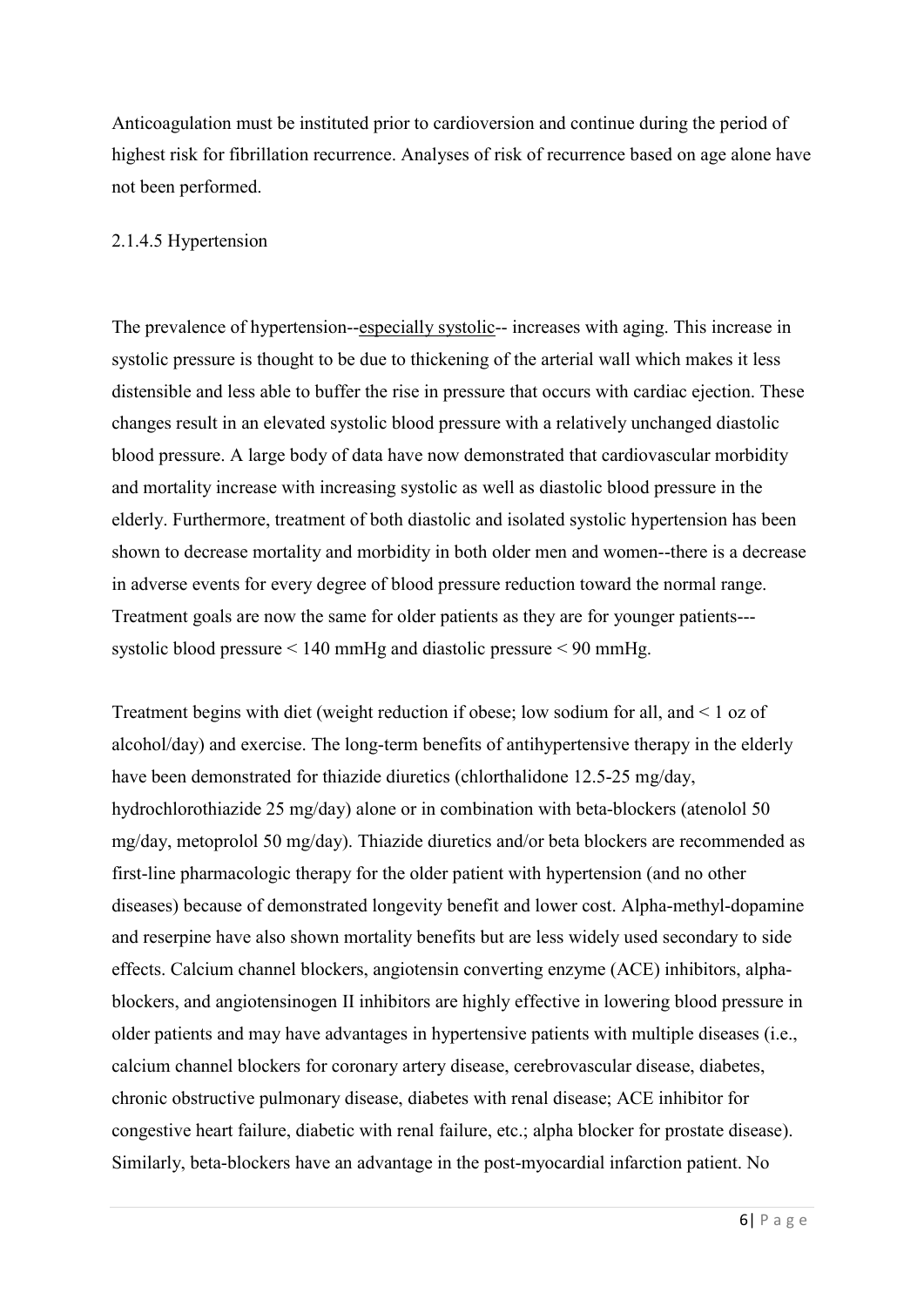adverse effects on quality of life or mood have been demonstrated with the use of betablockers in the elderly in randomized clinical trials. All drug dosages should be adjusted for age and disease-related changes.

#### 2.1.4.6 Coronary artery disease

It has long been recognized that the prevalence of coronary artery disease rises with increasing age and that multi-vessel disease in older patients with coronary artery disease is more common. The age-related increase in coronary artery disease occurs in women as well as men but begins at a later age in women. The same risk factors that predict atherosclerosis in younger adults (lipid abnormalities, smoking, hypertension, diabetes) are predictive in older individuals as well. Modification of these risk factors is effective in reducing the risk of atherosclerosis in older patients. Therefore, preventive strategies for the older patient include stopping smoking, blood pressure control, control of lipid abnormalities, and treatment of diabetes.

The approach to diagnosis in the elderly is similar to that in the younger patient. The history may be somewhat more difficult to interpret because exercise may be limited by other factors (arthritis, pulmonary disease, etc.) and chest discomfort may be atypical because of the prevalence of diabetes (10% of the elderly) and the greater preponderance of women in the older populations. ECG criteria for the diagnosis of coronary artery disease are also not as reliable in women of any age as in men. Nuclear imaging (usually thallium) with or without pharmacologic stress is often used to overcome the limits of ECG interpretation, but again is not as good in women as men (estimated 20% false positives). Because the prevalence of coronary artery disease is high in the elderly, the goal of diagnostic testing may be to quantify the amount of ischemia rather than to diagnose its presence and perfusion imaging allows localization, quantification, and differentiation between infarcted and ischemic myocardium. Pharmacologic stress testing combined with echocardiography may also have some advantages in the older patient since it can provide assessment of valvular function, left ventricular function, and the presence and extent of wall motion abnormalities indicative of ischemia or infarction. Angiography is of value for both assessment and as a prelude to interventions. Slightly greater complications are seen in older patients than in younger patients (local bleeding, stroke) but remain low. This should be recognized but should not preclude procedures.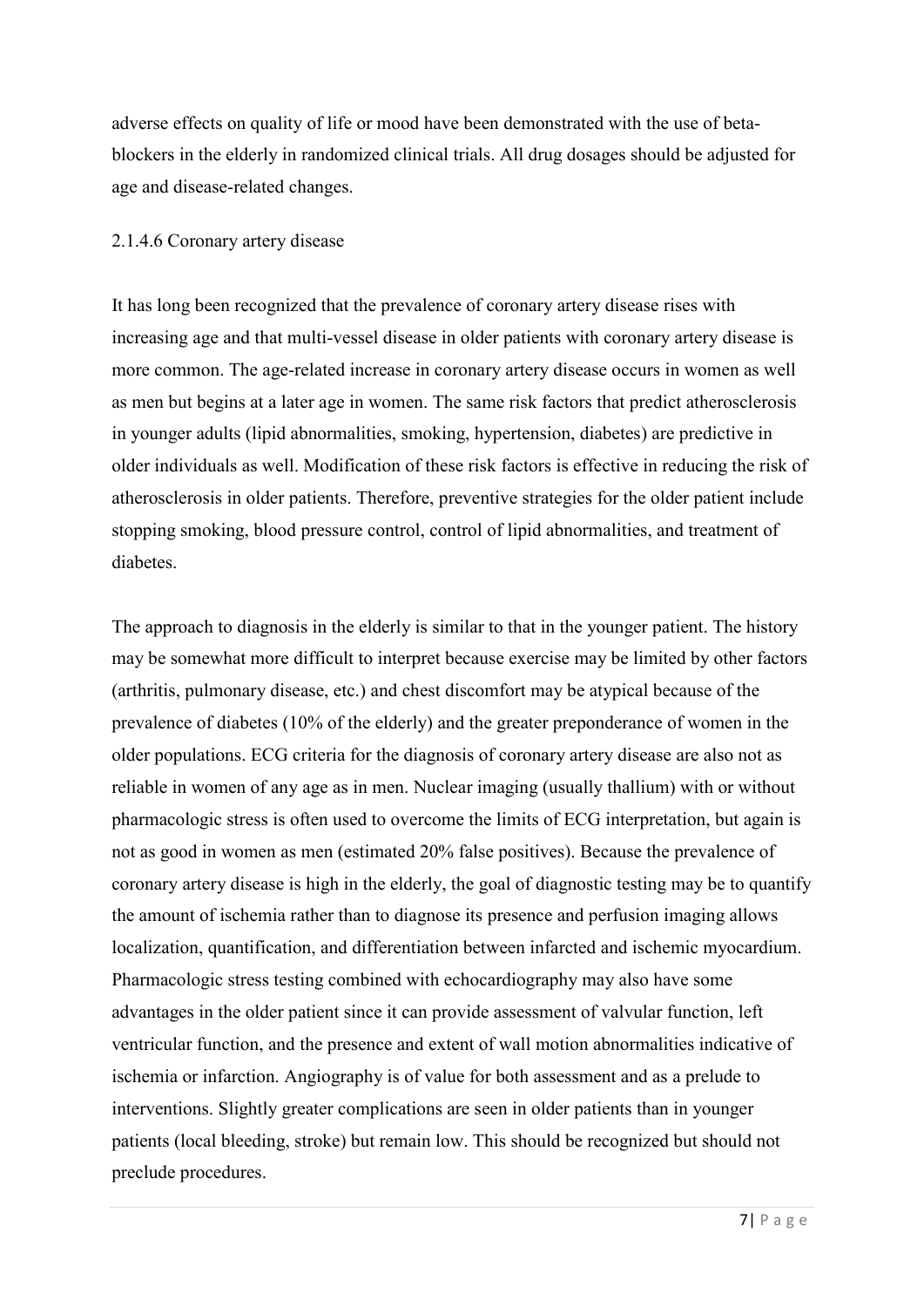Treatment considerations for coronary artery disease in the older patient do not differ from those in the younger patient with coronary artery disease with the exception of the elderly diabetic patient with coronary artery disease (see below). The therapeutic choices include medications (nitrates, beta-blockers, calcium blockers), lipid lowering regimens (effective in older patients as well as young) and revascularization procedures. Note that resting heart rates should not be used as an indication of beta blockade or as a contraindication of beta blockade. Revascularization procedures (angioplasty or surgery) may be of greater benefit than pharmacologic therapy in patients with multi-vessel disease and decreased left ventricular function. In the elderly diabetic with multi-vessel disease, surgical intervention has a more favourable outcome than angioplasty. Complication rates for angioplasty and surgery are slightly higher in the older patient but still relatively low. It has been noted that fewer women than men have been treated with angioplasty or surgery and that women undergoing such procedures have more advanced disease. This finding could represent atypical presentation or failure of the medical community to recognize the prevalence of coronary artery disease in older women. Another current issue is the possible decrease in cognitive function in older patients undergoing coronary artery bypass graft procedures.

#### 2.1.4.7 Myocardial infraction

The older patient with myocardial infarction also benefits from the same therapies as the younger patient and age >75 alone should not be a contraindication to thrombolytic therapy. Beta blockers and aspirin should be administered post-infarction. ACE inhibitors are also of probable benefit if given in lower doses and not during the immediate acute MI period. However, goals of the post-MI period may differ for the older patient vs. the younger patient. All physiologic processes related to healing and stress appear to be attenuated with aging, so timing for diagnostic testing after the acute event may need to be slightly later in older patients. In addition, the probability of post-MI ischemia is greater in the older patient because of the higher incidence of multi-vessel disease. No studies of predominantly older patients have been performed to identify the best post-MI strategy for further risk stratification and to guide in clinical decision making regarding medical vs. revascularization strategies. Therapy should therefore be individualized and it is not appropriate to consider the older patient, esp. in the presence of multiple diseases, as a "routine" post-MI pathway patient.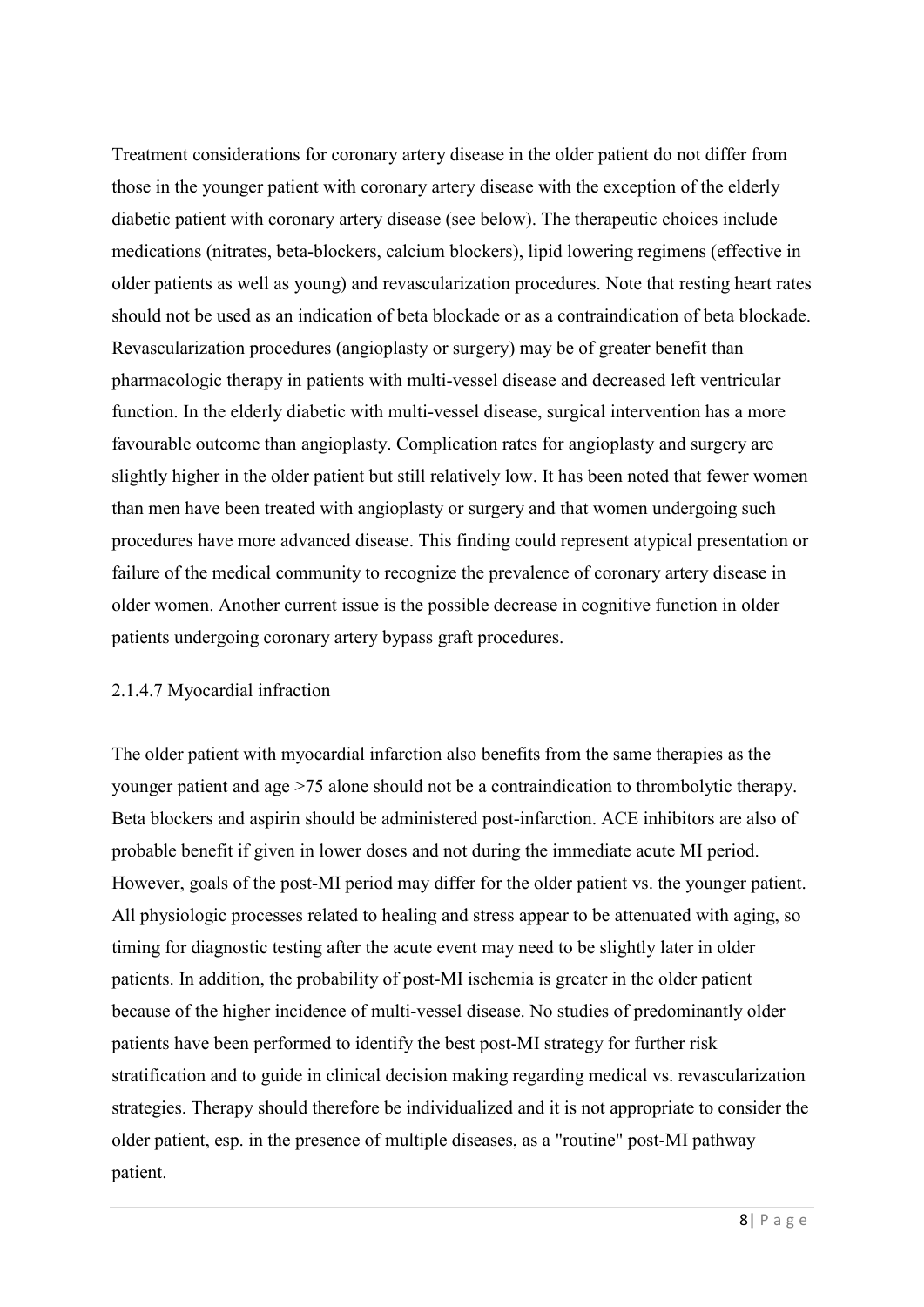#### 2.1.4.8 Congestive heart failure

#### $\triangleright$  Systolic

The therapy of congestive heart failure due to systolic dysfunction does not differ in the older patient. The mainstays of therapy are digoxin, diuretics, and esp. angiotensin converting enzyme inhibitor drugs. Renal function and potassium may need to be monitored more closely in the older patient because of the likely concomitant administration or ingestion of nonsteroidal anti-inflammatory drugs (high incidence of arthritis in the older population) and the additive effects of NSAID's to lower renal perfusion and potassium excretion. The role of beta blockers in the management of patients with congestive heart failure is just emerging and there are no data regarding the older patient.

#### $\triangleright$  Diastolic

Congestive heart failure with preserved left ventricular systolic function is termed "diastolic heart failure" and is more prevalent in the older population, may account for one half of the older population with congestive heart failure, and may be more common in women than men. The prognosis of patients with CHF due to diastolic dysfunction is less ominous than in patients with systolic dysfunction yet the morbidity can be high with frequent treatment failures and hospital readmissions. No long-term studies of drug therapies for diastolic congestive heart failure have been performed. Drugs which selectively affect diastolic filling and relaxation (calcium channel antagonists or beta-adrenergic blockers) can alter these parameters after short-term administration and might provide a specific therapy. However, one of the more surprising findings from a recent trial was the lower incidence of recurrent hospitalizations and death in patients with congestive heart failure who received digoxin (vs. placebo) in combination with diuretics and ACE inhibitors. This was true for CHF patients with both decreased and preserved systolic function. Thus, optimal management of the older patient with diastolic congestive heart failure is evolving. Control of hypertension, prevention of myocardial ischemia, treatment of congestive heart failure symptoms, and maintenance of normal sinus rhythm have received emphasis. It appears that digoxin and diuretics do play a role and that beta blockers and/or calcium blockers may also play a role. Treatment of acute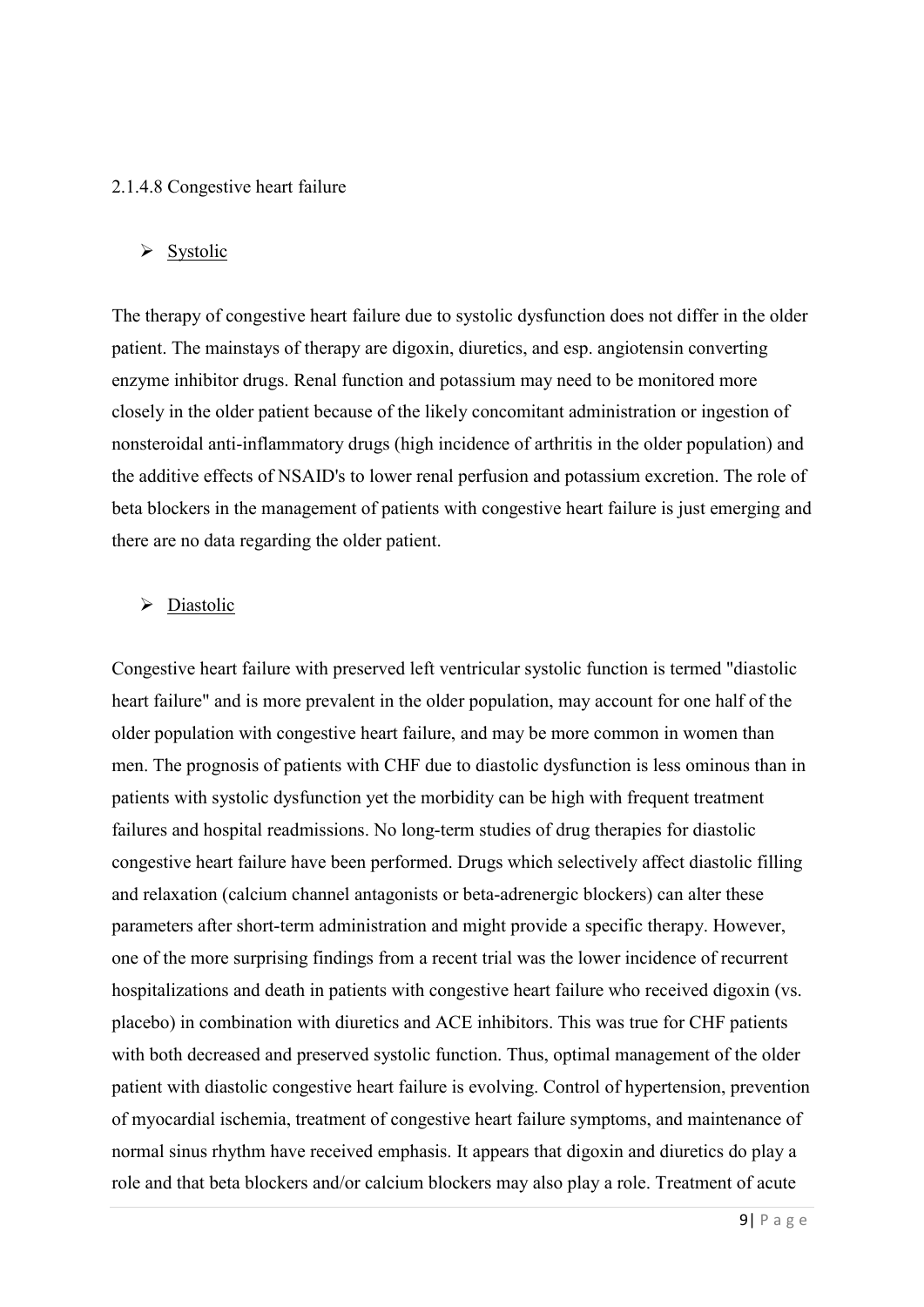exacerbation of congestive heart failure or pulmonary edema in the setting of diastolic heart failure focuses on diuretics and, if needed, positive inotropes on a short-term basis. The role of ACE inhibitors is unclear unless used for the treatment of hypertension or to attempt regression of hypertrophy.

#### $\triangleright$  Multidisciplinary team approach

The concept of a team approach for the care of the patient with congestive heart failure is rapidly gaining favour. The team compositions vary but usually consist of physicians and nurses and other health professionals (dieticians, social workers, physical therapists, or exercise technicians) who focus not only on medication prescribing but patient and family dietary education, close follow-up of weight and symptoms of patients in the home (phone or home care), with a goal of improving CHF and preventing hospitalizations. In a recently completed trial of older patients with congestive heart failure, the team care patients had fewer hospitalizations, improved perceived quality of life, and lower medical costs for up to one year after randomization, compared to the conventional care group. These data suggest that the geriatric multidisciplinary team approach is beneficial for cardiac diseases in the older patient.

#### 2.1.4.9 Valvular disease

#### $\triangleright$  Aortic Stenosis

The frequency of aortic stenosis increases with age and it is the most clinically significant valvular lesion in the elderly. Progressive degenerative calcification is now the most common cause, as opposed to rheumatic disease. The calcification occurs along the margins of the valve leaflet (vs. commissural fusion in rheumatic fever) and thus does not affect valve opening or closing during the early stages but will produce a murmur. Because of the stiffened peripheral arteries in the older patient, the carotid pulse may feel normal to palpation even in the presence of significant aortic stenosis. Other physical findings associated with critical aortic stenosis due to rheumatic heart disease are often absent with calcific aortic stenosis (decreased S1 and S2). The intensity of the murmur does not correlate with the severity of stenosis. Progression to critical aortic stenosis is often gradual but is unpredictable. Therefore, diagnostic testing is essential for the diagnosis or evaluation of a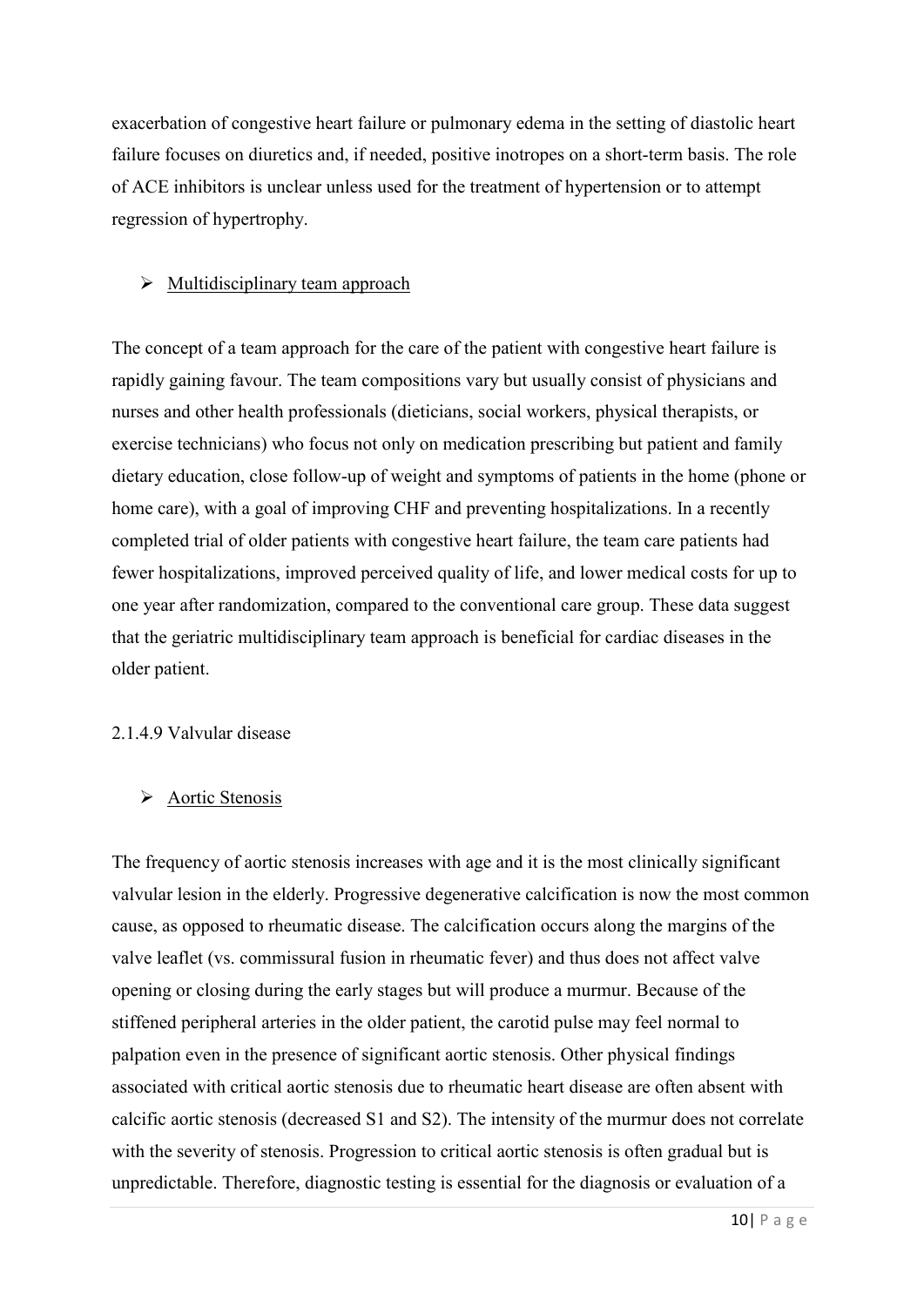symptomatic elderly patient with an aortic systolic murmur. Fortunately, non-invasive echocardiographic and Doppler testing can now accurately assess the severity of obstruction as well as define the aortic valve. About 20% of elderly patients with aortic disease have a rheumatic etiology--these patients usually have associated mitral valve disease and should receive antibiotic prophylaxis before all invasive procedures including dental procedures. The only effective treatment for critical aortic stenosis is surgical. Aortic valve replacement, even in older patients, improves survival and quality of life. Experience with aortic balloon valvuloplasty shows that re-stenosis occurs frequently within months and it has thus been largely abandoned.

#### Aortic Regurgitation

The most common cause of aortic regurgitation in the elderly is aortic root dilation secondary to the age-related rise in blood pressure and increased peripheral resistance. With the advent of widespread echocardiography, mild degrees of aortic regurgitation are diagnosed frequently and are usually not of clinical significance. Aortic regurgitation due to rheumatic valvular disease or associated with disease of a bicuspid valve is more likely to progress to clinically significant disease. When significant aortic regurgitation is present, therapy is aimed at afterload reduction and clinical symptom relief with monitoring for definitive surgical intervention prior to left ventricular failure.

#### $\triangleright$  Mitral valve disease

Mitral regurgitation accounts for 2/3 of mitral valve disease in the elderly. The etiologies include rheumatic disease (usually with concomitant aortic disease), papillary muscle dysfunction due to ischemia or infarction, calcification of the mitral annulus (more common in women than men), and myxomatous degeneration causing mitral valve prolapse. Medical management centers on maintenance of sinus rhythm or control of atrial fibrillation, afterload reduction and prevention of infection by use of prophylactic antibiotic regimens before all invasive procedures (including dental). The subset of patients with significant mitral regurgitation and mitral valve prolapse may have an increased risk for stroke and should be considered for anticoagulation. Acute symptoms may also benefit from diuretics. As disease progresses, the ventricle dilates and pulmonary hypertension develops and medical treatment is no longer effective. Surgical interventions have the best results prior to the development of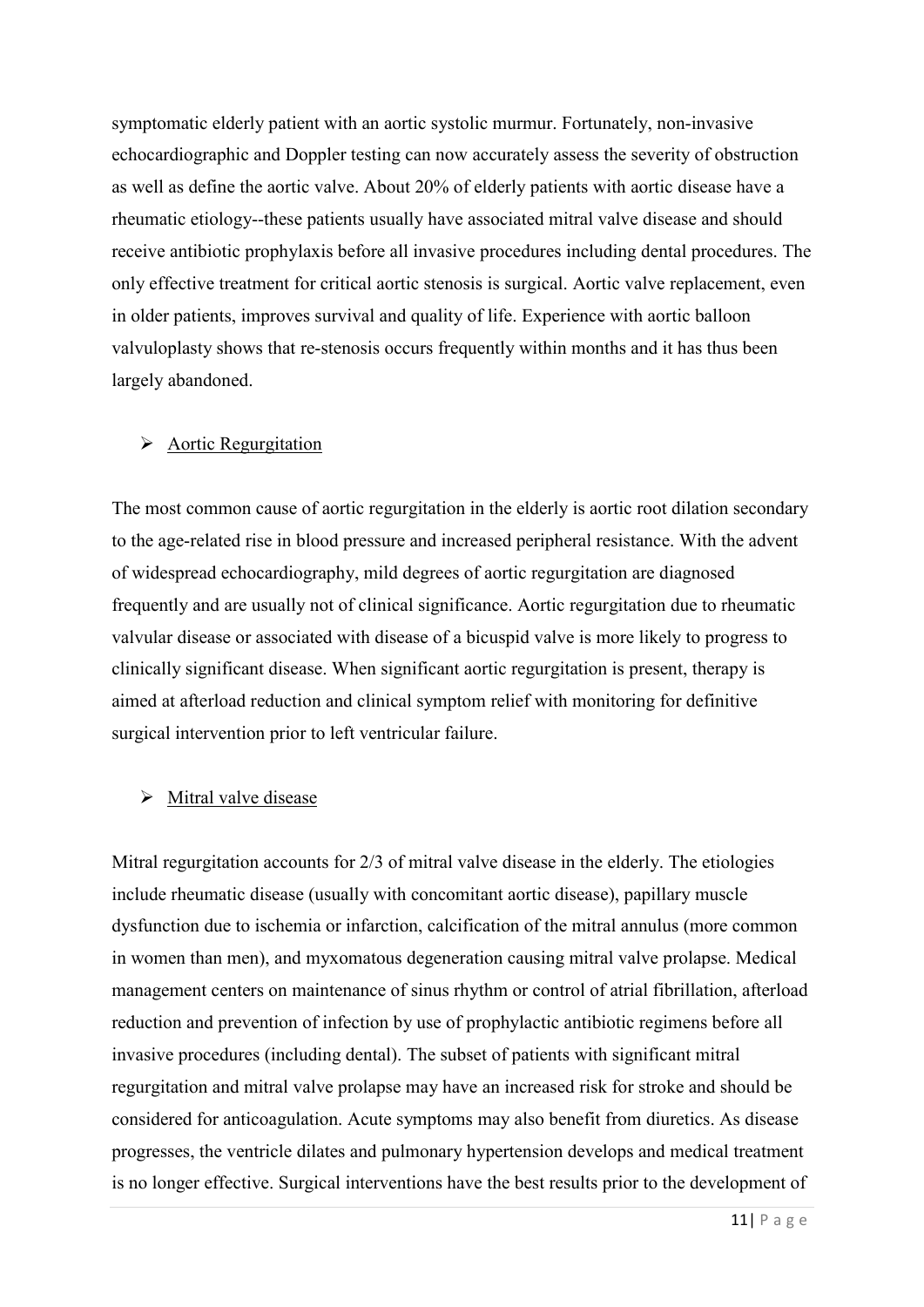ventricular dysfunction or marked dilation. Operative results to date show return toward normal pressures and ventricular size, but improvement is not as marked as that seen after aortic valve replacement. Therefore, optimal surgical timing has not been identified but morbidity and mortality are high once left ventricular failure occurs. Surgical repair as opposed to replacement is currently being used and evaluated for patients with regurgitation and noncalcified, nonstenotic valves. This may preclude the need for anticoagulation with mechanical valves, which could potentially be of clinical advantage in the older patient since surgical mitral valve replacement (whether it is a tissue or mechanical valve) requires lifelong high intensity anticoagulation. The management of the less common mitral stenosis in the elderly also targets control of heart rate and symptoms (digoxin and diuretics), anticoagulation to prevent emboli, and antibiotic prophylaxis to prevent infections. Surgical therapy is the only definitive therapy. Valvuloplasty is seldom of longterm benefit.

#### **2.1.5 Summary**

It is important to differentiate the cardiac manifestations of normal aging which do not require medical management from cardiac disease in the older patient. A rationale for greater utilization of diagnostic techniques can be made in the older patient who may present with atypical symptoms, multiple confounding medical problems, and age-related alterations in physical findings of some cardiac diseases. The management of most cardiac diseases in the older patient is similar to that of the younger patient, with the important recognition of the need to reduce medication dosages and be aware of the increased risk of adverse effects or drug interactions. Age should not be a contraindication to invasive procedures or surgical procedures or thrombolytic therapy, since when properly selected, they benefit older patients to the same or greater degree as younger patients. For several diseases unique to aging (i.e., diastolic heart failure or atrial fibrillation), optimal therapeutic strategies are still evolving.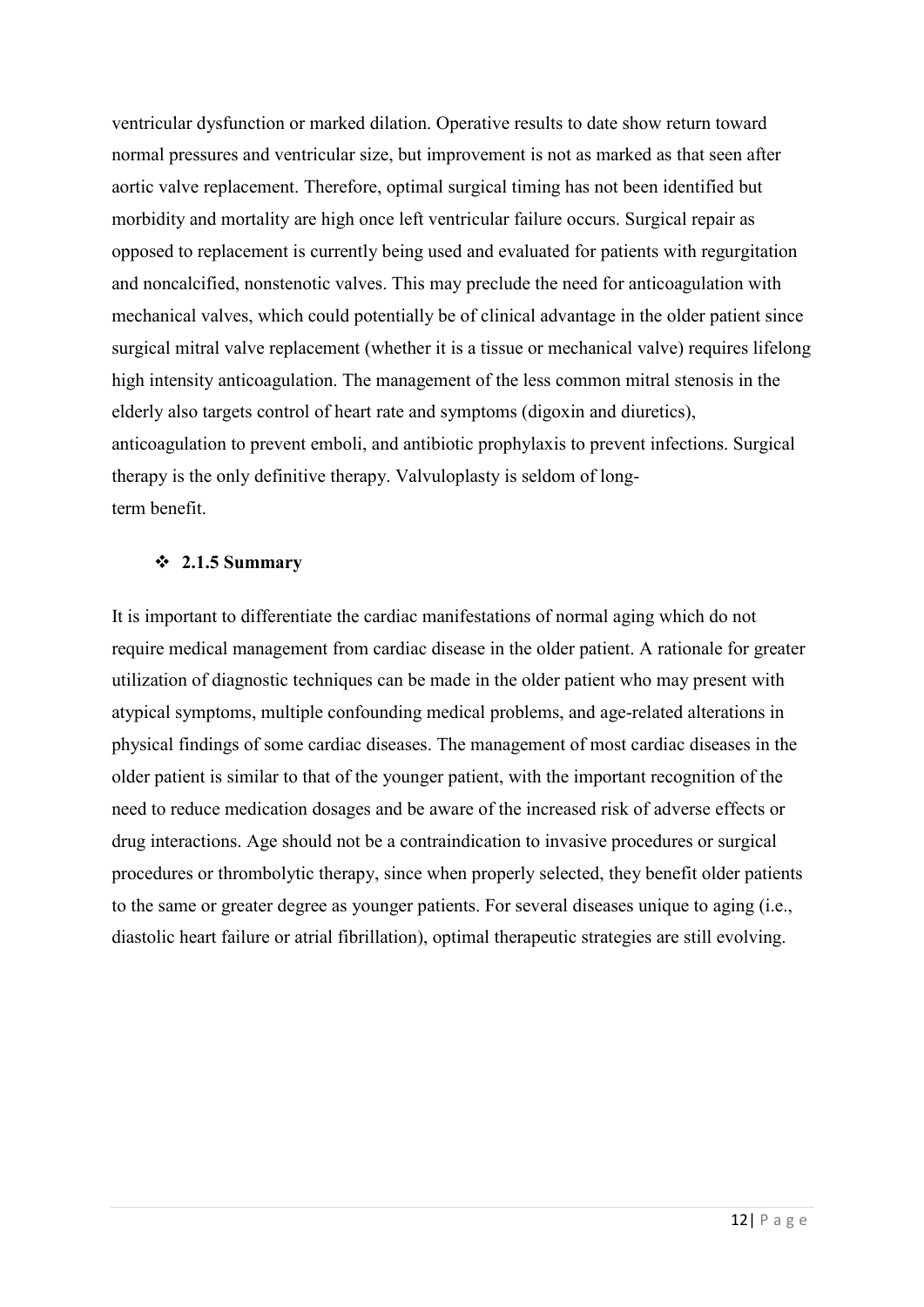|                                    | <b>Presentation</b>                                                                                             | <b>Diagnosis</b>                                                                                                                                              | <b>Treatment</b>                                                       |
|------------------------------------|-----------------------------------------------------------------------------------------------------------------|---------------------------------------------------------------------------------------------------------------------------------------------------------------|------------------------------------------------------------------------|
| Acute M.I.                         | Shortness of breath, CHF<br>Chest discomfort, nausea or<br>vomiting, acute confusion                            | ECG, serum markers<br>or imaging                                                                                                                              | Thrombolysis<br>?Revascularization                                     |
| Atrial<br>Fibrillation             | Shortness of breath, CHF rate<br>slower than in young (so may<br>appear regular)                                | Apical pulse, ECG                                                                                                                                             | Rate control,<br>anticoagulation                                       |
| Disease                            | Chest discomfort or shortness<br>Coronary Artery of breath with emotion or<br>exertion, women as well as<br>men | <b>Exercise Test</b><br>Nuclear stress<br>imaging<br><b>Stress Echo Smoking</b><br>cessation<br>Medicine<br>Angioplasty<br>Coronary Bypass<br>Lipid reduction |                                                                        |
| Congestive<br><b>Heart Failure</b> | Same as young                                                                                                   | Diastolic $>$ systolic                                                                                                                                        | Diuretics<br>Digoxin<br>+ beta-blockers or CaH<br>blockers (diastolic) |
|                                    | Hypertension Systolic, asymptomatic                                                                             | Three readings at $> 2$<br>weeks apart                                                                                                                        | Diet, exercise<br>Alcohol withdrawl<br>Medications                     |
| Valvular<br>Disease                | Altered physical findings                                                                                       | Echocardiography                                                                                                                                              | Critical--surgery                                                      |

**Table2. Unique Features of Cardiovascular Disease in the Elderly**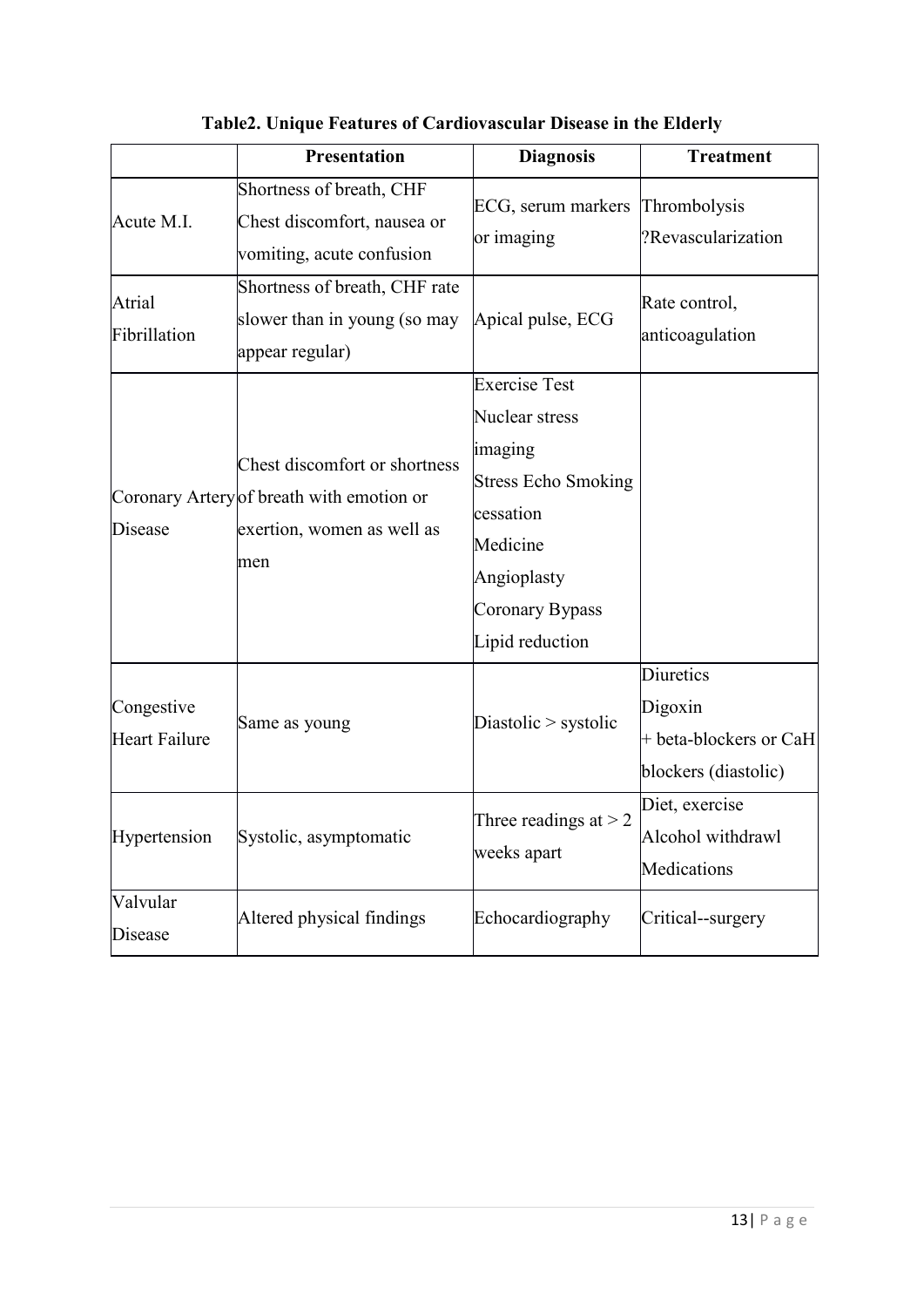#### **2.2 Respiratory systems in geriatric patients**

The effects of aging on the respiratory system are similar to those that occur in other organs maximum function gradually declines. Age-related changes in the lungs include

- Decreases in peak airflow and gas exchange
- $\bullet$  Decreases in measures of lung function such as vital capacity (the maximum amount of air that can be breathed out following a maximum inhalation)
- Weakening of the respiratory muscles
- Decline in the effectiveness of lung defense mechanisms

In healthy people, these age-related changes seldom lead to symptoms. These changes contribute somewhat to an older person's reduced ability to do vigorous exercise, especially intense aerobic exercise, such as running, biking, and mountain climbing. However, agerelated decreases in heart function may be a more important cause of such limitations.

Older people are at higher risk of developing pneumonia after bacterial or viral infections. Thus, vaccines for respiratory infections such as influenza and pneumococcal pneumonia are particularly important for older people.

Importantly, age-related changes in the lungs compound the effects of heart and lung diseases the person may have, especially those caused by the destructive effects of smoking.

#### **2.3 Homeostasis in geriatric patients**

Management of abnormalities in water homeostasis is frequently challenging because agerelated changes and chronic diseases are often associated with impairment of water metabolism in elderly patients, it is absolutely important for medical practitioners to be aware of the pathophysiology of hyponatremia and hypernatremia in the elderly. The sensation of thirst, renal function, concentrating abilities and hormonal modulators of salt and water balance are often impaired in the elderly, which makes such patients highly susceptible to morbid and iatrogenic events involving water and salt.

The aging process is frequently accompanied by various maladaptations to stress in different organ systems and physiologic functions. The complex mechanisms associated with water metabolism are particularly vulnerable to age related maladaptations and to the various disease processes and medical interventions that frequently occur in the elderly.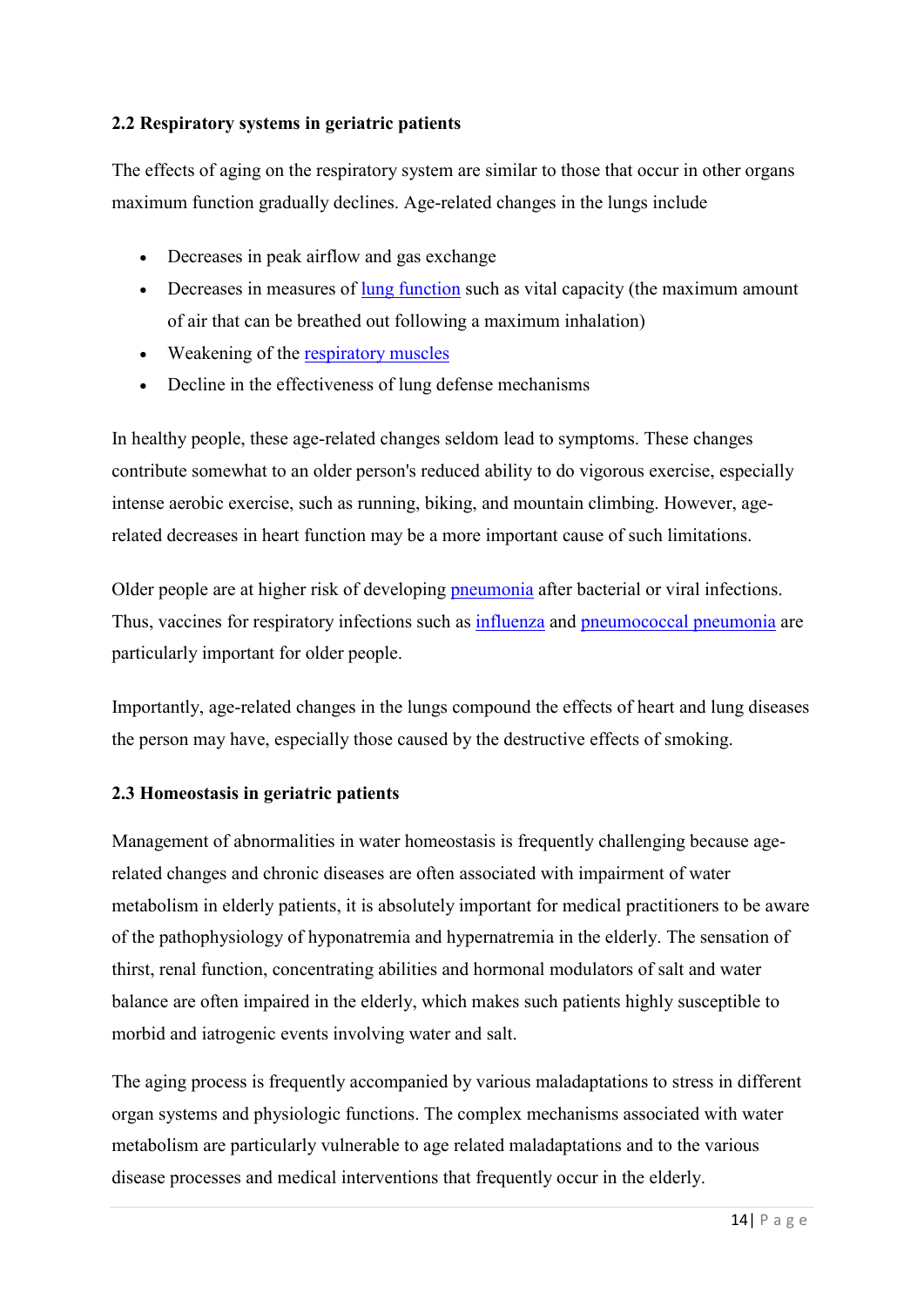The status of water homeostasis in the body is efficiently reflected by the serum sodium concentration. Sodium is the dominant cation in extracellular fluid and the primary determinant of serum osmolality. If a change in the total body water concentration occurs without an accompanying change in total body solute, osmolality changes along with the serum sodium concentration.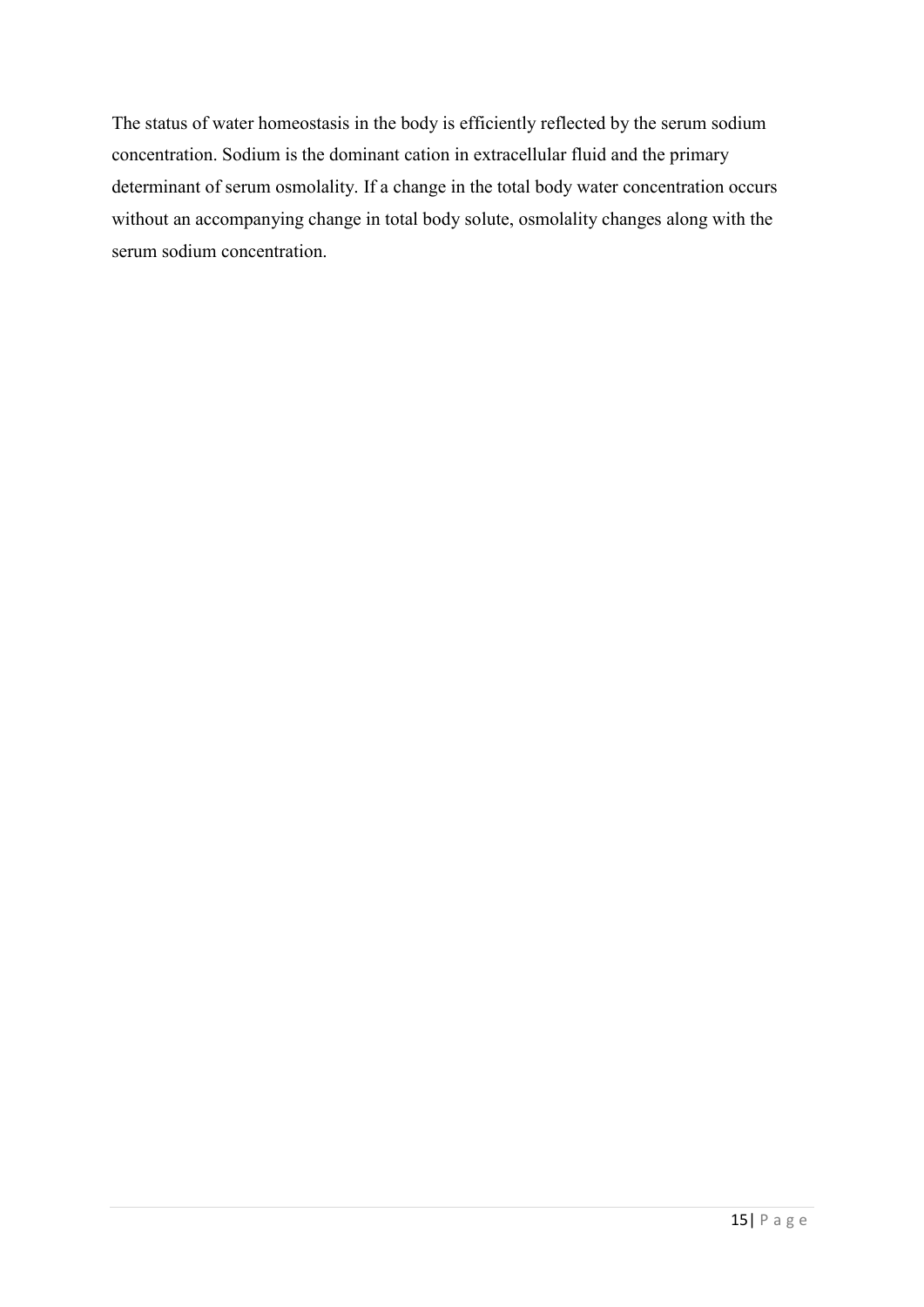### **Chapter 3: What are vital parameters?**

Vital parameters, or vitals, are a group of the 4 to 6 most important signs that indicate the status of the body's vital (life-sustaining) functions. These measurements are taken to help assess the general physical health of a person, give clues to possible diseases, and show progress toward recovery. The normal ranges for a person's vital signs vary with age, weight, gender, and overall health.

There are four primary vital signs: body temperature, blood pressure, pulse (heart rate), and breathing rate (respiratory rate).

Monitoring of vital parameters most commonly include at least blood pressure and heart rate, and preferably also pulse oximetry and respiratory rate. Multimodal monitors that simultaneously measure and display the relevant vital parameters are commonly integrated into the bedside monitors in critical care units, and the anesthetic machines in operating rooms. These allow for continuous monitoring of a patient, with medical staff being continuously informed of the changes in general condition of a patient.

While monitoring has traditionally been done by nurses and doctors, a number of companies are developing devices which can be used by consumers themselves. These include Scanadu and Azoi.

Azoi is a company that makes medical devices for consumers. The company was founded in 2011. It is based in San Francisco. A prototype of Azoi's first product, Wello, was unveiled when the company launched on March 6, 2014. Based in Sunnyvale, California, Scanadu is a consumer medical technology company developing next generation tests, devices, and services that empower individuals to monitor and better understand their own health – anytime, anywhere. Below is a figure showing their product which shows the results on the mobile phone via bluetooth. This device will be placed on the forehead  $\&$  held using the fingers just like in the figure.



Figure 1: Scandu Scout 3D FilaPrint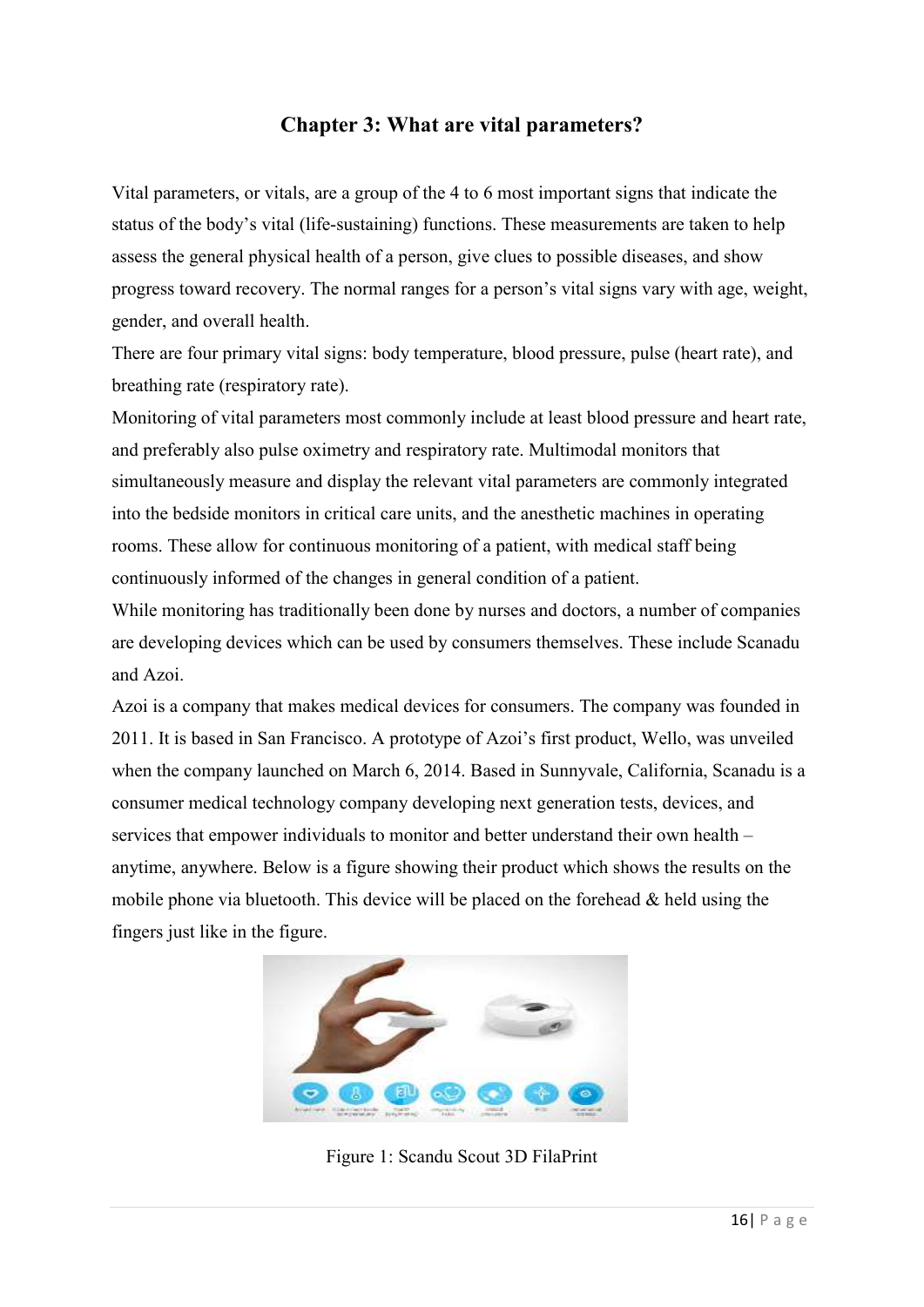## **Chapter 4: Software**

#### **4.1 Wi-Fi microchip**

The **ESP8266** is a low-cost Wi-Fi microchip with full TCP/IP stack and micro controllercapability produced by Shanghai-based Chinese manufacturer, Espressif Systems.

#### **Table 3:**

| <b>Manufacturer</b> | <b>Espressif Systems</b>                |
|---------------------|-----------------------------------------|
| <b>Type</b>         | 32-bit microcontroller                  |
| <b>CPU</b>          | $(a)$ 80 MHz (default) or<br>160 MHz    |
| <b>Memory</b>       | 32 KiB instruction, 80<br>KiB user data |
| Input               | 16 GPIO pins                            |

This small module allows microcontrollers to connect to a Wi-Fi network and make simple TCP/IP connections using Hayes-style commands. The very low price and the fact that there were very few external components on the module which suggested that it could eventually be very inexpensive in volume, attracted many hackers to explore the module, chip, and the software on it, as well as to translate the Chinese documentation.

The **ESP8285** is an ESP8266 with 1 MiB o8f built-in flash, allowing for single-chip devices capable of connecting to Wi-Fi.

The successor to these microcontroller chips is the ESP32.

#### **4.1.1 Features**



figure 2:ESP-01 wireframe.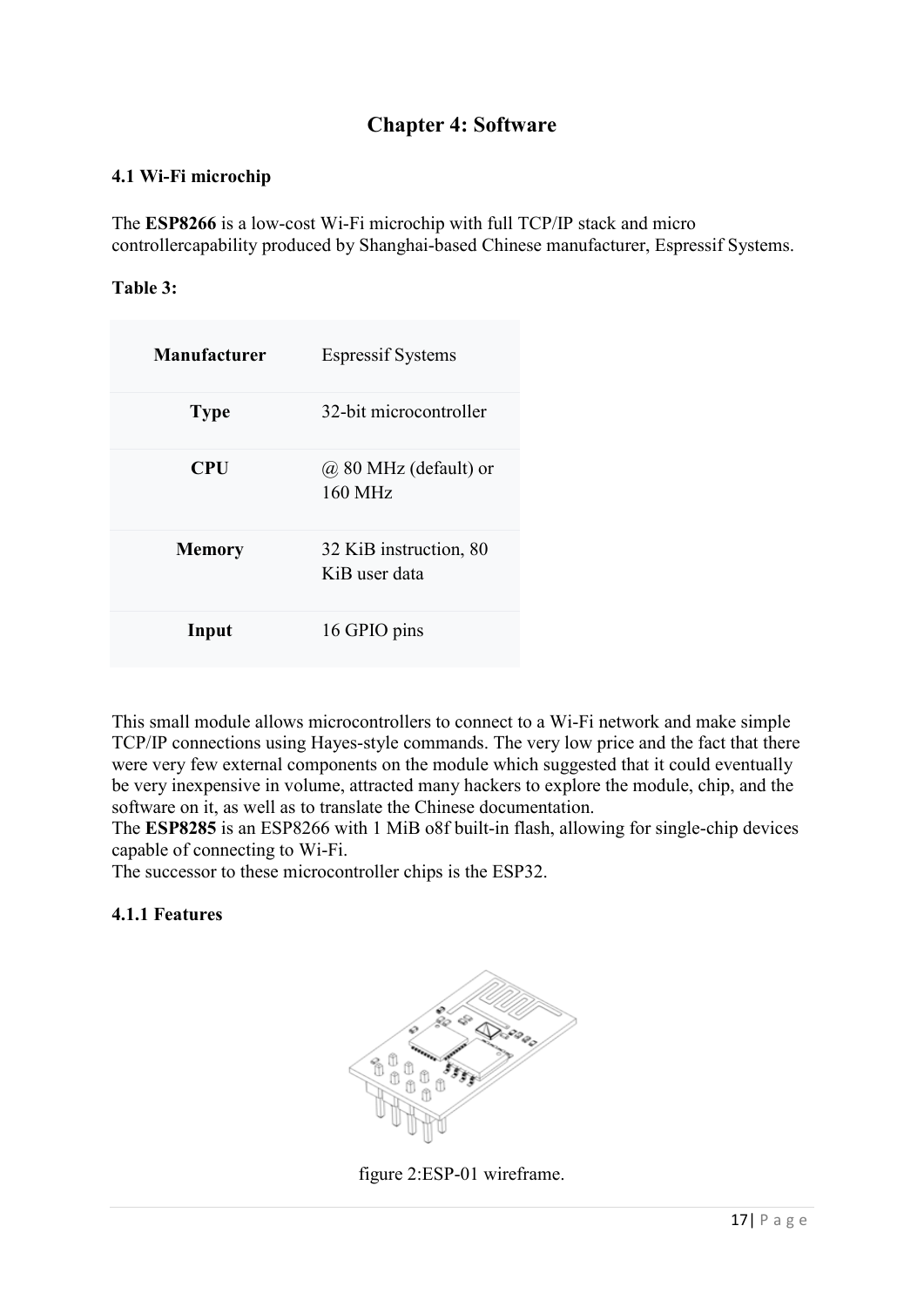- Processor: L106 32-bit RISCmicroprocessor core based on the Tensilica Xtensa Diamond Standard 106Micro running at 80 MHz†
- Memory:
	- 1- 32 KiB instruction RAM
	- 2- 32 KiB instruction cache RAM
	- 3- 80 KiB user data RAM
	- 4- 16 KiB ETS system data RAM
- External QSPI flash: up to 16 MiB is supported (512 KiB to 4 MiB typically included)
- $\bullet$  IEEE 802.11 b/g/n Wi-Fi 1. Integrated TR switch, balun, LNA, power amplifier and matching network
	- 2. WEP or WPA/WPA2 authentication, or open networks
- $\bullet$  16 GPIO pins
- $\bullet$  SPI
- I<sup>2</sup>C (software implementation)
- $\bullet$  I<sup>2</sup>S interfaces with DMA (sharing pins with GPIO)
- UART on dedicated pins, plus a transmit-only UART can be enabled on GPIO2
- 10-bit ADC (successive approximation ADC)

† Both the CPU and flash clock speeds can be doubled by overclocking on some devices. CPU can be run at 160 MHz and flash can be sped up from 40 MHz to 80 MHz.Success varies chip to chip



Figure 3: ESP v-1 pinout

The Pinout is as follows for the 1st basic module,

- VCC, Voltage  $(+ 3.3 \text{ V}$  ( it can handle up to 3.6v))
- GND, Ground (0 V)
- RX, Receive data bit X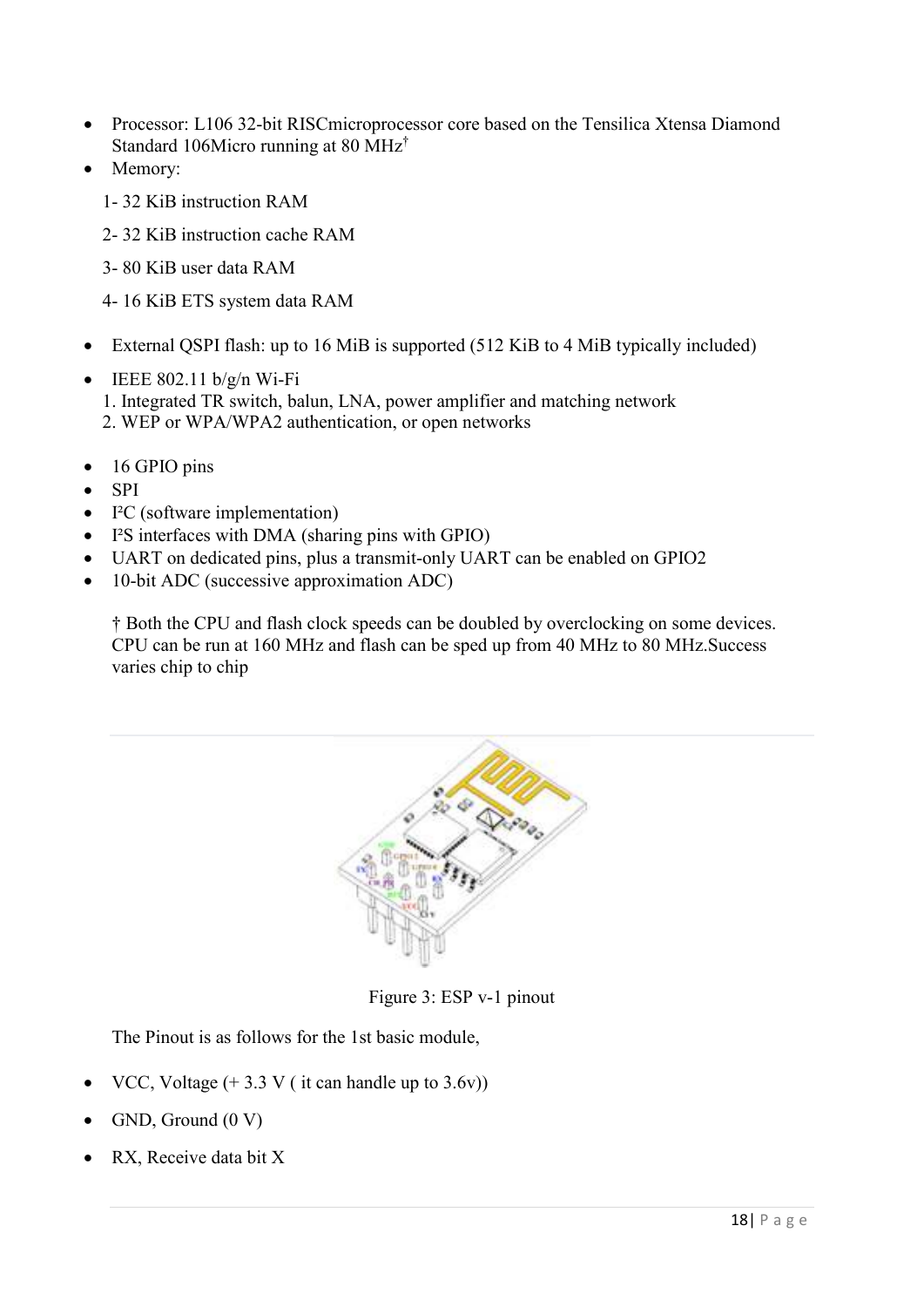- TX, Transmit data bit X
- CH\_PD, Chip Power Down
- RST, Reset
- GPIO 0, General Purpose Input-Output No. 0
- GPIO 2, General Purpose Input-Output No. 2

#### **4.1.2 Procedure**

The Wi-Fi chip allows us to send the results obtained from the device to a mobile phone so as to alert the patient of the problem. In order to this the chip sends the information to a server where it is translated to a language a human can understand (from analogue to digital). The server sends the information to a mobile application on the patients phone. There it will give the patient an alert allowing them to check the given information and take necessary action. The application can also be accessed by the paramedics such that they can get to the patient without the patient contacting them in cases of fatal conditions. The patient can also check the information on the application even when no alert given.

The advantage of using the Wi-Fi chip is that the device will not require any external Wi-Fi to work such that it will be active at all given times.

#### **4.2 raseberry pi:**

The raspberry pi comes in two models, they are model A and model B. The main difference between model A and model B is USB port. Model A board will consume less power and that does not include an Ethernet port. But, the model B board includes an Ethernet port and designed in china. The raspberry pi comes with a set of open source technologies, i.e. communication and multimedia web technologies.In the year 2014, the foundation of the raspberry pi board launched the computer module, that packages a model B raspberry pi board into module for use as a part of embedded systems, to encourage their use.

#### **4.2.1 Raspberry Pi Hardware Specifications**

The raspberry pi board comprises:

- a program memory (RAM)
- processor and
- graphics chip
- **CPU**
- GPU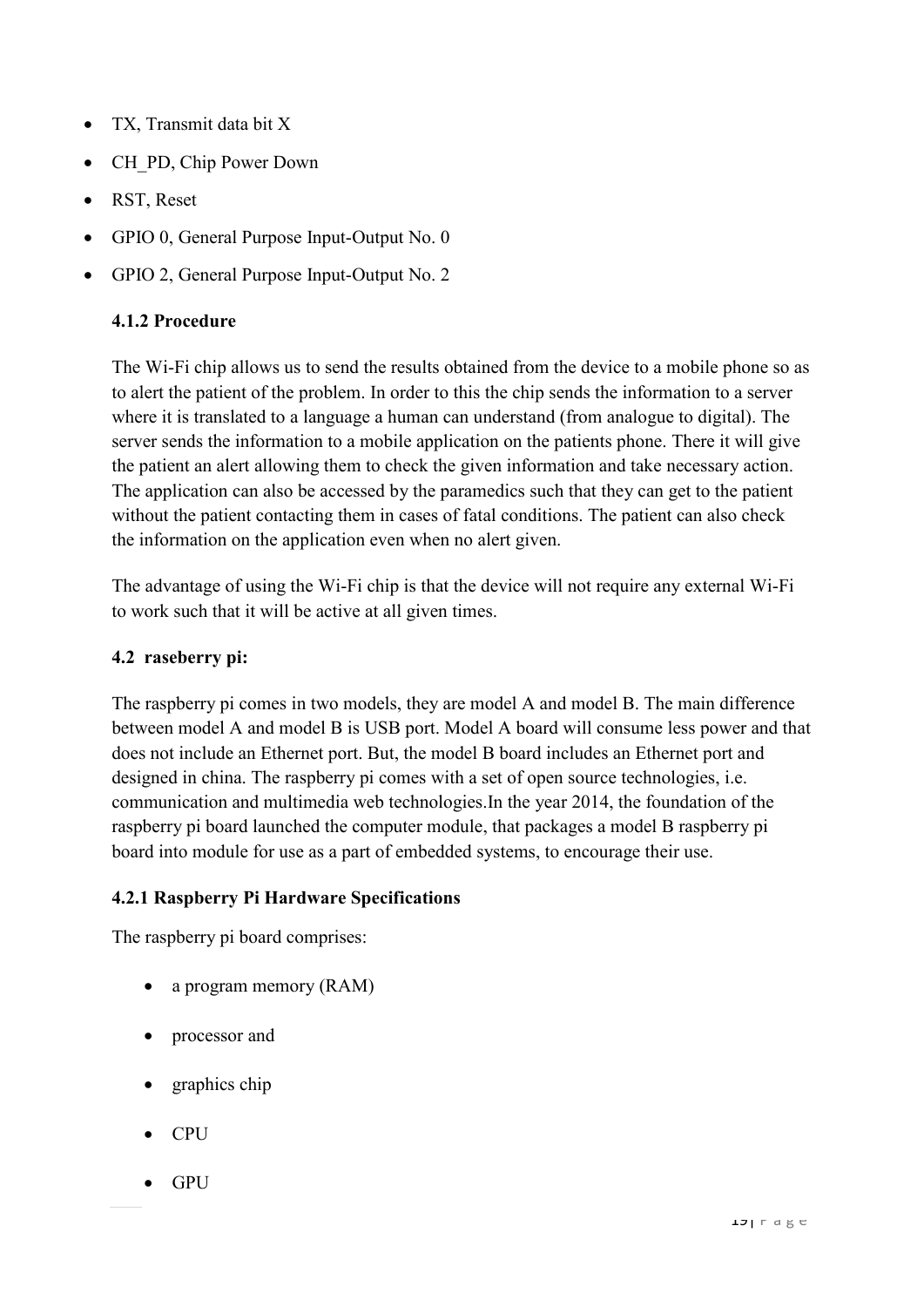- Ethernet port
- GPIO pins
- Xbee socket
- UART
- power source connector
- various interfaces for other external devices
- It also requires mass storage, for that we use an SD flash memory card. So that raspberry pi board will boot from this SD card similarly as a PC boots up into windows from its hard disk.





#### **4.2.2 Features of Raspberry PI Model A**

- The Model A raspberry pi features mainly includes
- 256 MB SDRAM memory
- Single 2.0 USB connector
- Dual Core Video Core IV Multimedia coprocessor
- HDMI (rev 1.3 & 1.4) Composite RCA (PAL and NTSC) Video Out
- 3.5 MM Jack, HDMI, Audio Out
- SD, MMC, SDIO Card slot on board storage
- Linux Operating system
- Broadcom BCM2835 SoC full HD multimedia processor
- 8.6cm\*5.4cm\*1.5cm dimension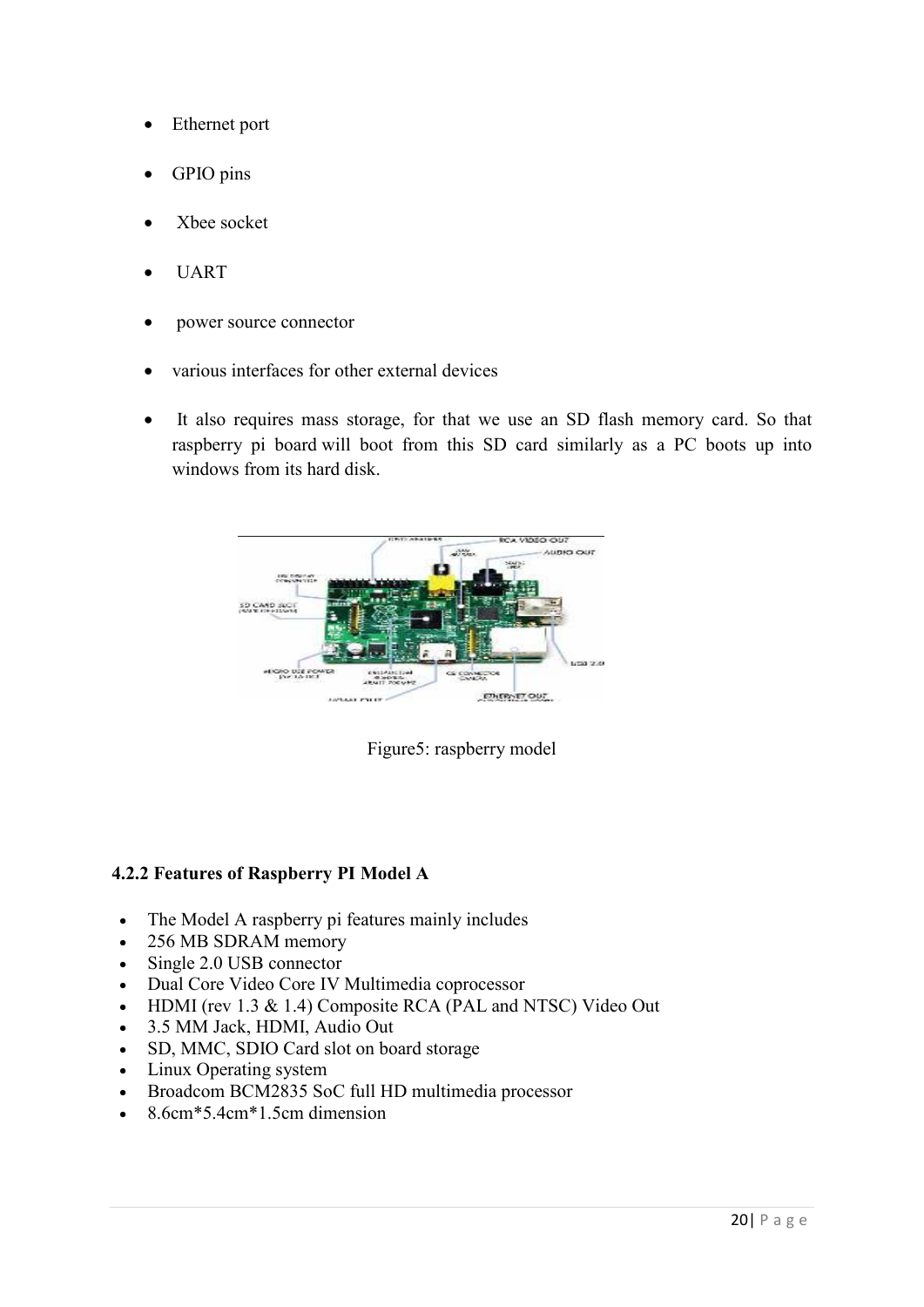## **Chapter 5: Materials and Methods**

#### **5.1 The aim of the project:**

To provide a portable vital parameters monitor that measure heart rate, body temperature &position(either standing, or lying). Our device will continuously monitor these parameters& send signals to a mobile phone, allowing geriatric patients to live a safe life outside the hospital. It also can be used by young patients suffering from a current attack of illness and need to be continuously monitored.

#### **5.2 Working Principle:**

- Our project introduces a portable solution in order to monitor vital parameters of the human body as pulse rate, temperature &position. This will allow the individual to live independently & engage in his daily activities.
- There are four primary vital signs: body temperature, blood pressure, pulse (heart rate), and breathing rate (respiratory rate).
- Our device will continuously monitor vital parameters, &when a certain value limit is exceeded it will warn the holder of a considered mobile phone, to allow geriatric patients to live a safe life outside the hospital.
- The average body temperature is 37 C, but normal body temperature can range between 36.1C & 37.2C or more. Generally, older people have lower body temperatures than younger people have & altered thermoregulatory responses. Thus, we programed the device to give an alarm when the patient's temperature goes higher than 37.5C.
- It can measure the static acceleration of gravity in tilt-sensing applications using an accelerator, as well as dynamic acceleration resulting from motion, shock, or vibration. For this purpose, we used an ADXL 335.
- Measures the 3D motion of the patient by using an accelerometer, LEDs are implemented to show the patients position. So wecan know if it senses a sudden fall of the patient's body.
- Measures the pulse rate of the patient's body.Rates as low as 40 beats/minute may still be considered normal for geriatrics due to slower rates of metabolism. Thus, we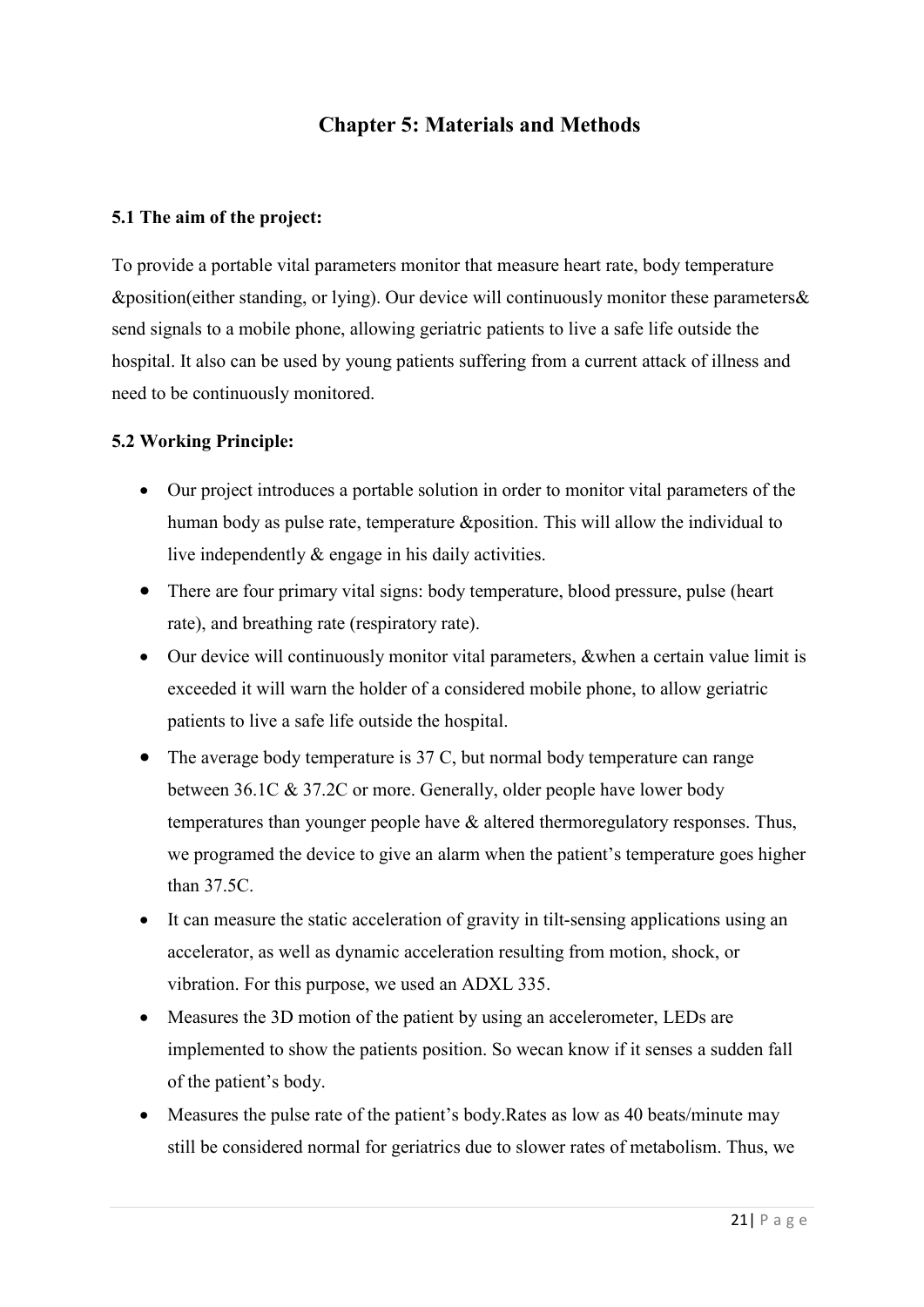chose that 37 beats/minute will be the trigger to a dangerous situation. We implemented a pulse rate sensor for that.

• In order to send the signals measured, we programed a Raspberry

#### **5.4 Components**



Figure 6: Arduino UNO



Figure 7: Triple accelerometer



Figure 8: Temperature sensor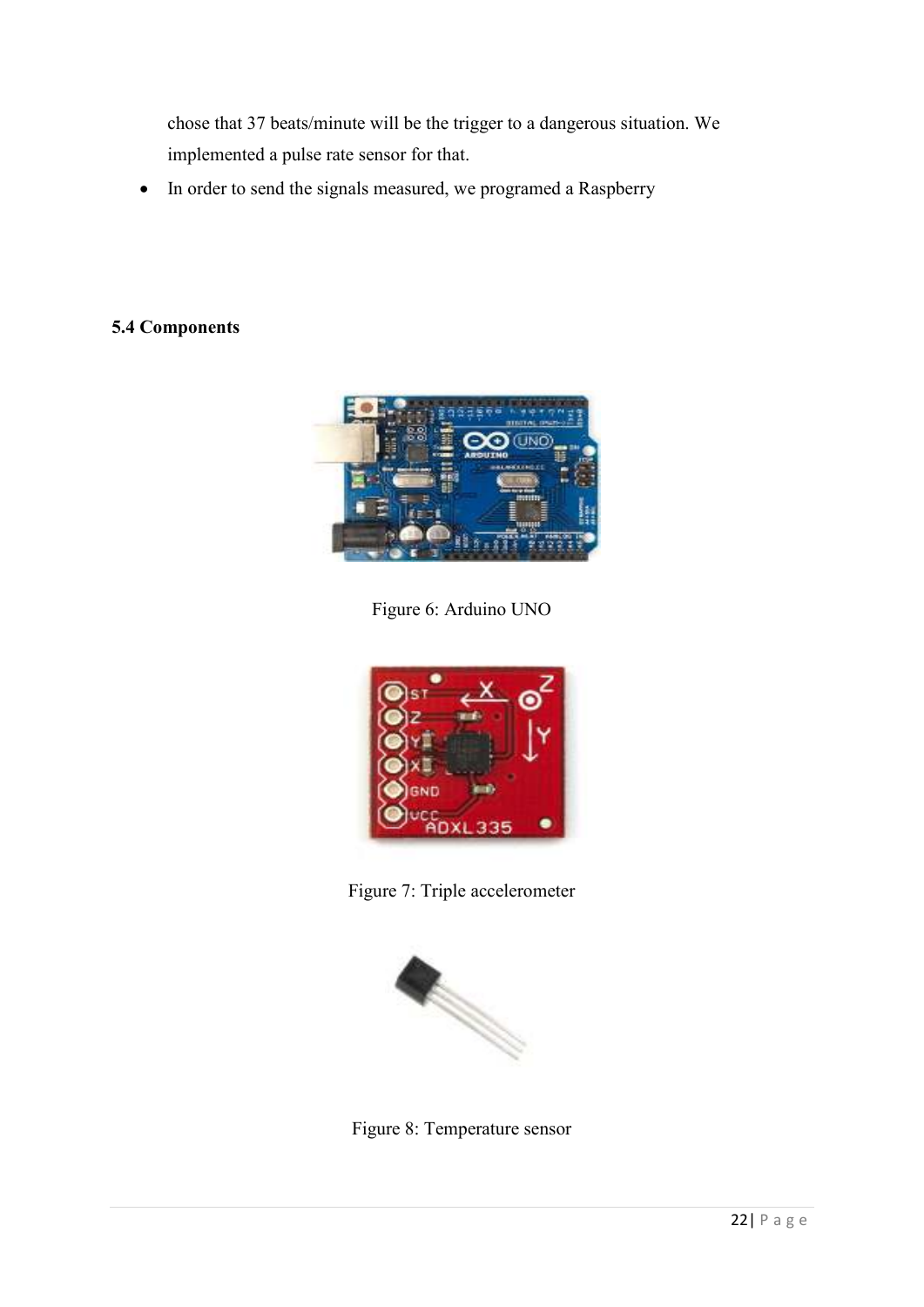

Figure 9: Pulse rate sensor



Figure 10: Raspberry pi



Figure 11: Xbee



Figure 12: WiFi Module ESP8266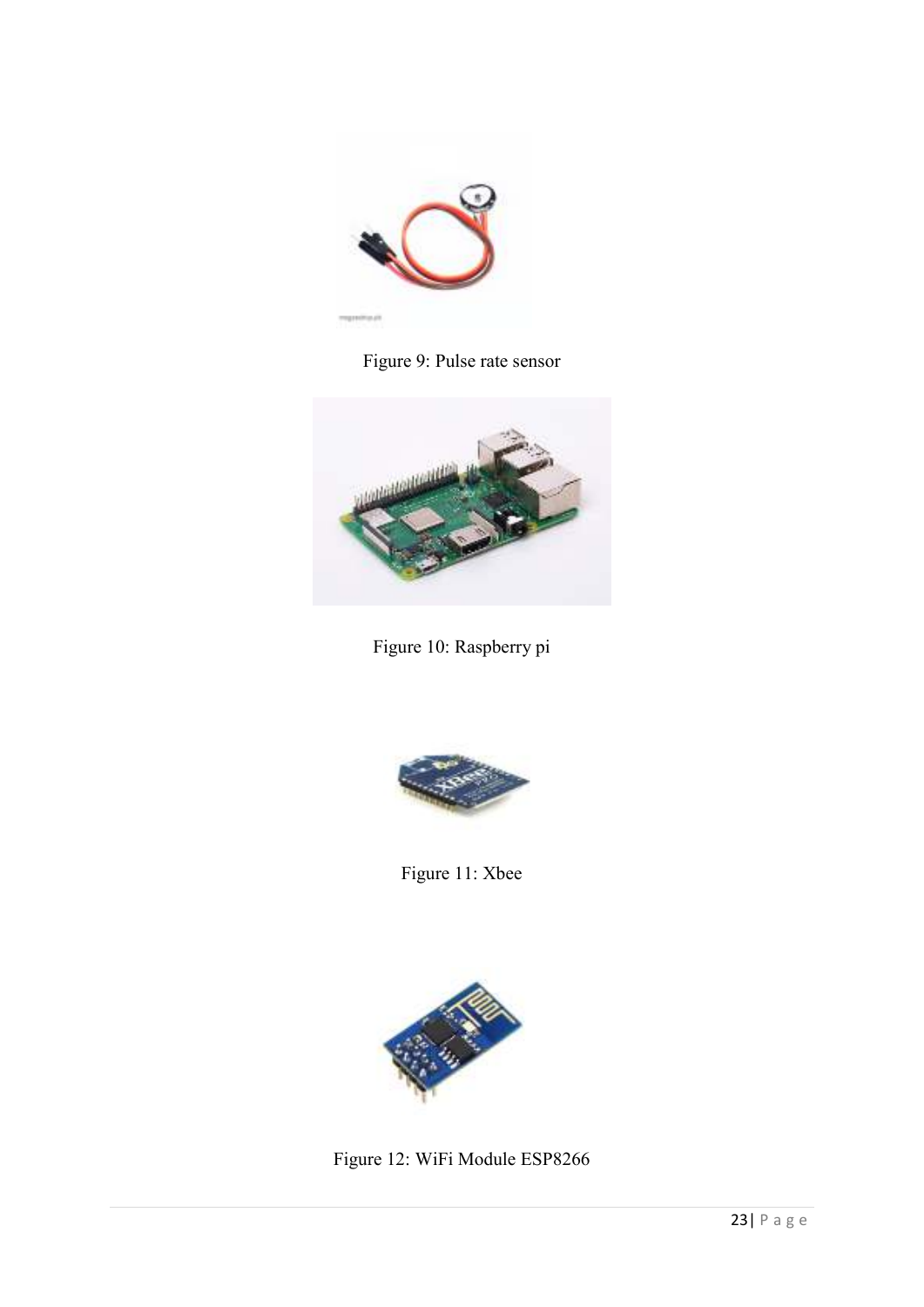## **Chapter 6:Geriatrics health issues**

#### **6.1 Age-related changes in the lungs**

- Decreases in peak airflow and gas exchange.
- Decreases in measures of lung function such as vital capacity (the maximum amount of air that can be breathed out following a maximum inhalation).
- Weakening of the respiratory muscles.

Decline in the effectiveness of lung defense mechanisms

#### **6.2 Temperature changes**

Lower body temperatures in geriatrics is usually caused by:

- Reduced subcutaneous fat acting as insulation.
- Loss of peripheral vasoconstriction capacity.
- Decreased cardiac output with a decrease in blood flow to extremities
- Decreased muscle mass which results in reduced heat production capacity

#### **6.3 Pulse-Temperature relationship**

- Regarding temperature, Geriatrics have slightly lower body temperatures than younger individuals. This could be due to their decreased physical activity or lower cellular metabolism.
- An increase in body temperature indicates inflammation or infection.
- An increase in pulse rate, usually 8 beats per minute for each Centigrade degree, may indicate fever. This may lead to a tachycardia with fever. However, intracellular organisms may cause a bradycardia with fever. This is called pulse-temperature dissociation, or Faget's sign.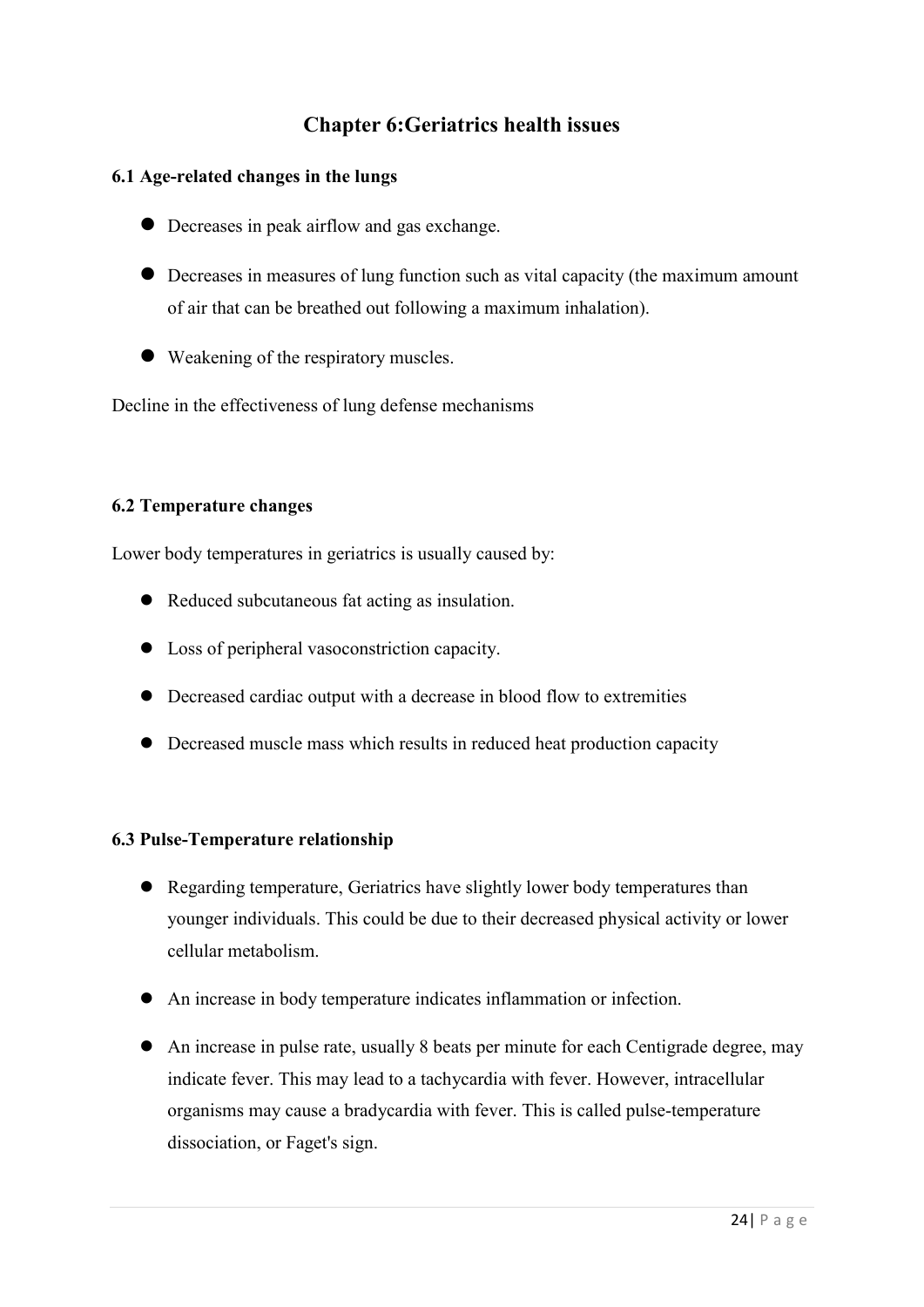- Heat stroke may be caused by extreme fever with temperature higher than 41C.
- Geriatrics that suffer from hypothermia, which is an oral temperature below 35C, can show a delayed contraction phase of deep tendon reflexes.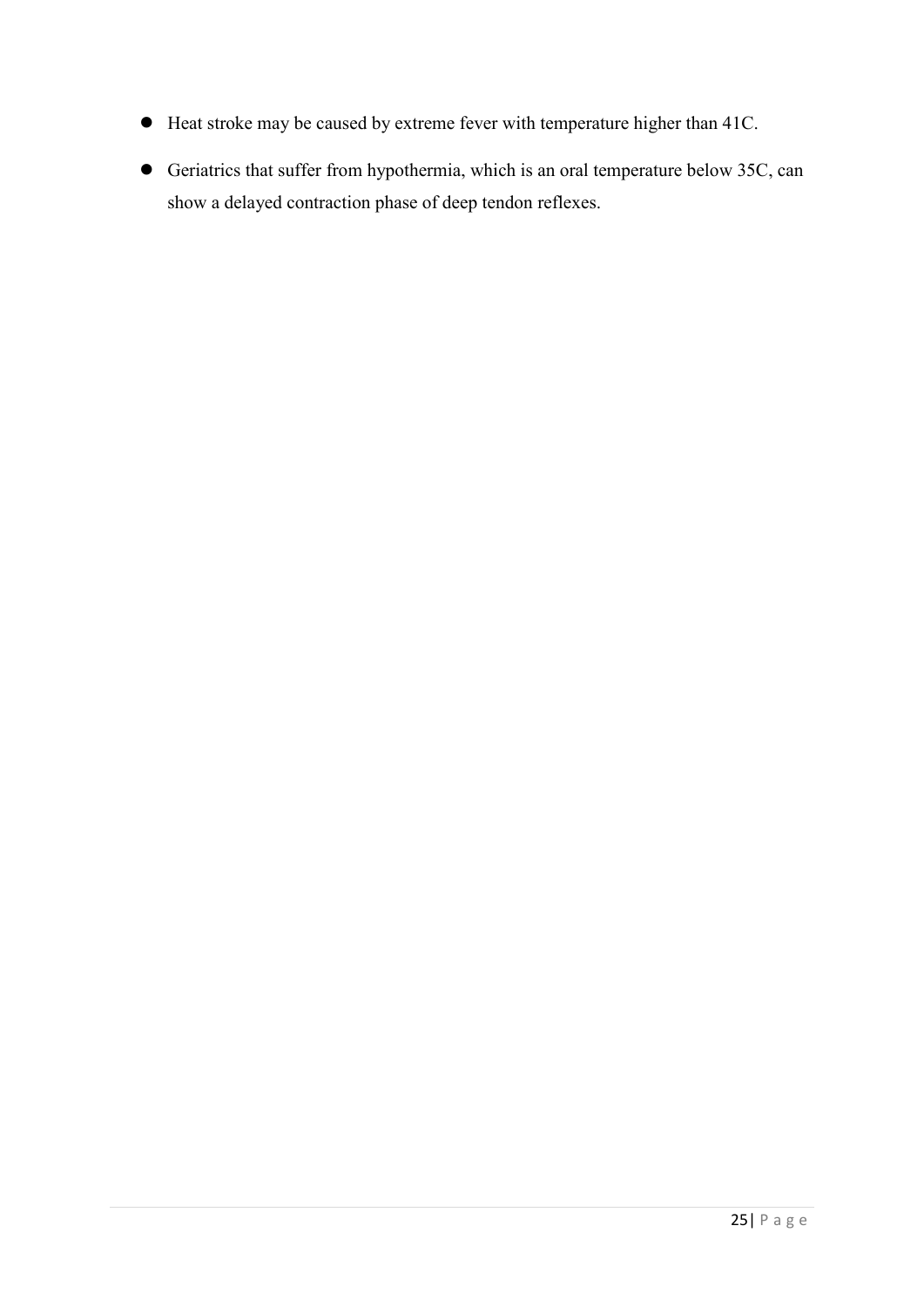## **Chapter 7: Discussion**

#### **7.1 Improvements in our device**

We can make our device water-proof, engage means of measuring blood pressure, &consider making it more compact. It's also possible to make the device have wireless communications coverage, allowing it to call the ambulance or one of the patients relatives when any of the parameters exceeds or goes below the threshold significantly.

#### **7.2 Advantages of our device**

- It will provide you with the essential vital signs information that you require to best serve Geriatrics.
- Can be life-saving in situations where the individual is on his own.
- With many hospitals now very occupied, the demands of patient monitoring have also increased.
- Remote monitoring can even allow patients to live independently.
- Can be used not only for elderly, but also by young people suffering from a current attack of illness.
- Adaptable so as to allow our monitors to be configured with a variety of add-ons to monitor specific vitals.

#### **7.3 Disadvantages of our device**

- It will not provide data as accurate as those provided by the monitors in a hospital.
- Can be uncomfortable for the person wearing it.
- They require a monetary investment.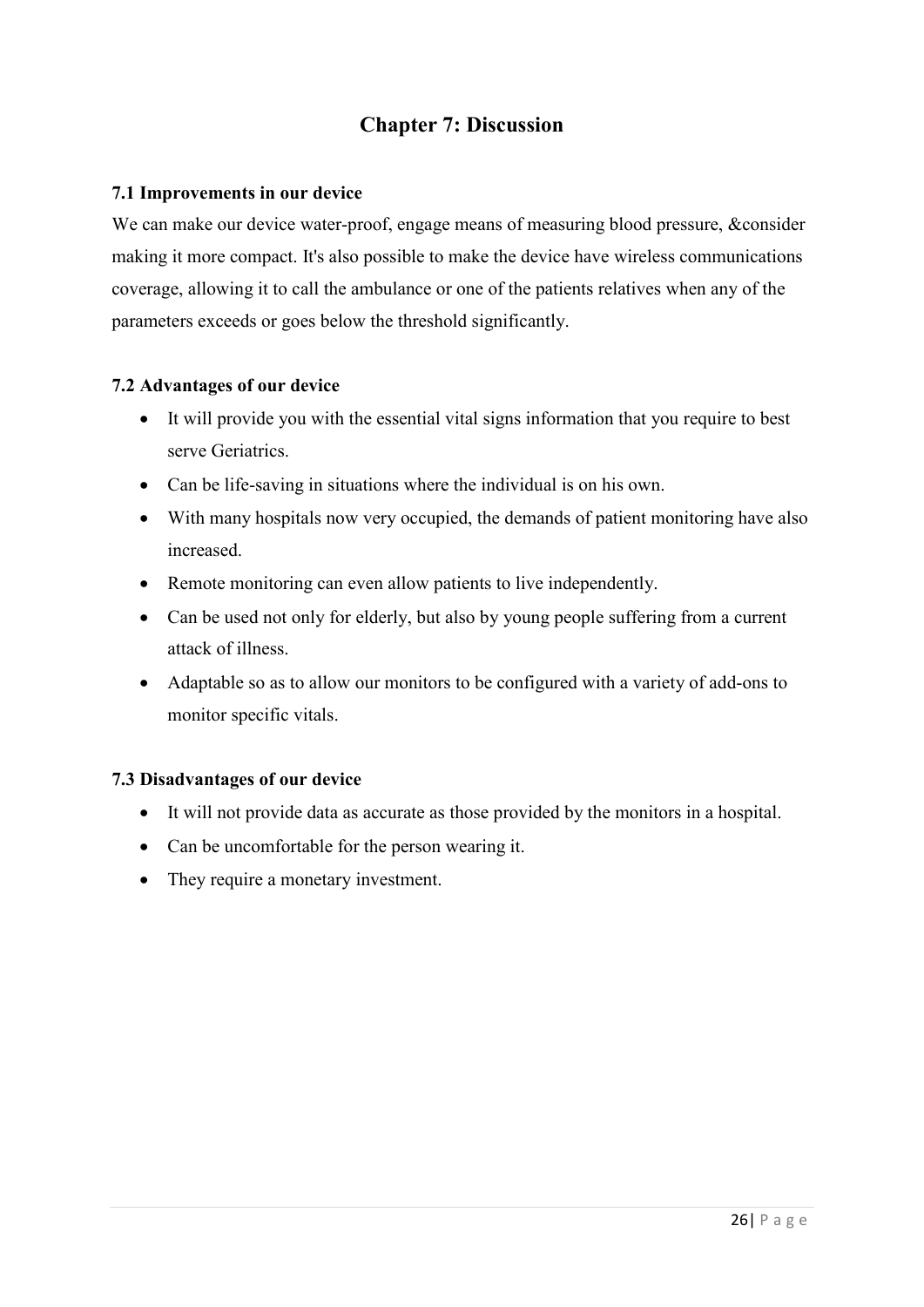# **Chapter 8: Price Estimation**

| <b>Components</b>         | Price/ \$ |
|---------------------------|-----------|
| Arduino UNO               | 35\$      |
| WiFi Module               | 5\$       |
| Raspberry Pi              | 50\$      |
| Dongle                    | 6\$       |
| Triple-axis Acclerometer  | 7\$       |
| <b>Temperature Sensor</b> | 4\$       |
| Pulse rate Sensor         | 15\$      |
| <b>Buzzer</b>             | 5\$       |
| <b>LEDs</b>               | 2\$       |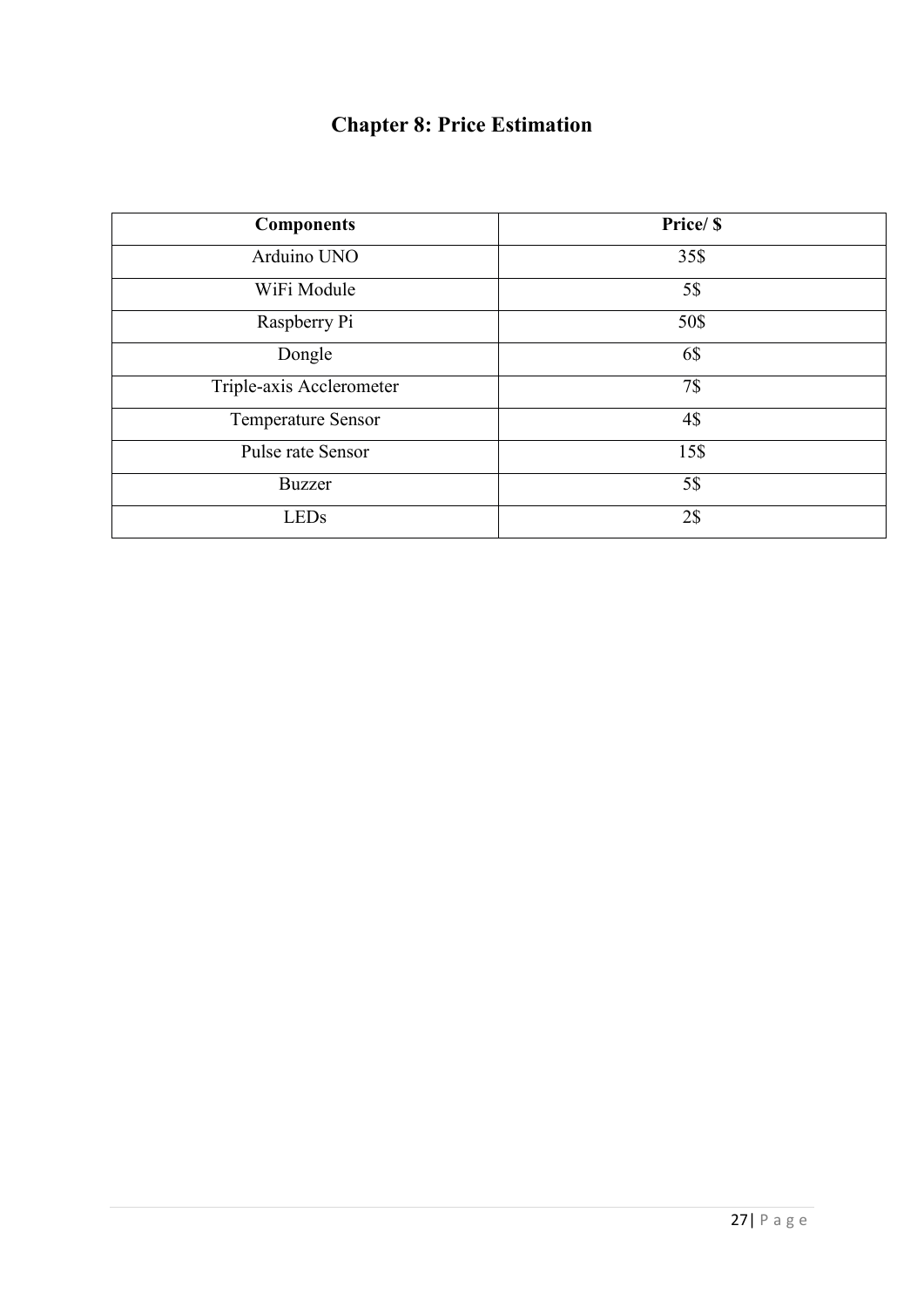## **Chapter 9: Conclusion**

- As biomedical engineers, we must expand observation of vital signs monitoring in elderly beyond traditional methods.
- Our device should enable home monitoring of patients, eliminating the cost of expensive hospital facilities, allowing a normal life style & reducing the necessity of hospital visits.
- This is particularly beneficial for aged people, giving them freedom of living the lifestyle they want.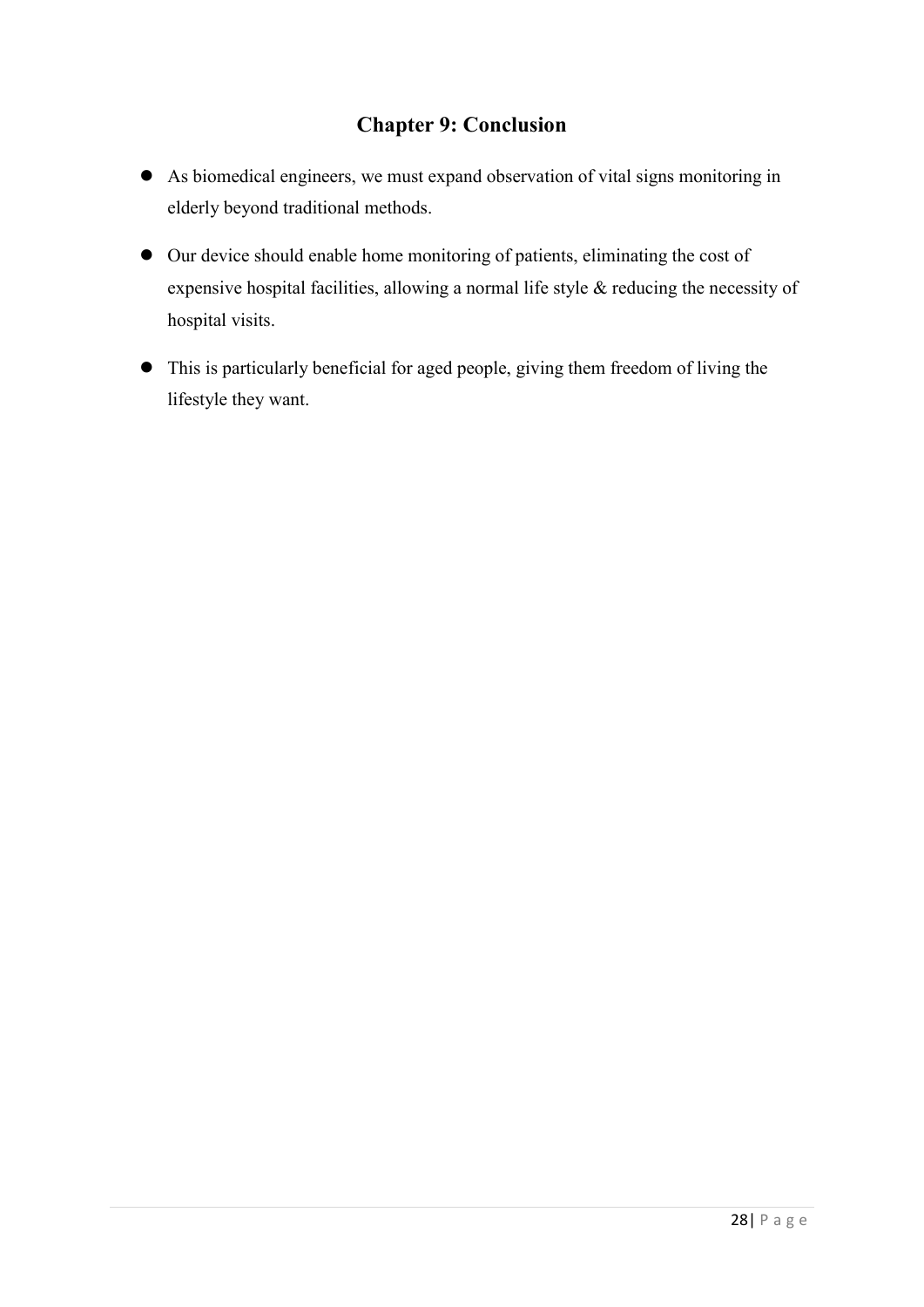## **References**

- 1. Stedman's Medical Dictionary for the Health Professions and Nursing. 5. Baltimore, MD: Lippincott Williams & Wilkins; 2005.
- 2. Cwinn MA, Forster AJ, Cwinn AA, et al. Prevalence of information gaps for seniors transferred from nursing homes to the emergency department. CJEM. 2009;11:462–71. [PubMed]
- 3. Joint Commission. 2006 Critical access hospital and hospital national patient safety goals #2E. [Accessed April 15, 2010]. http://www.jointcommission.org/PatientSafety/NationalPatientSafetyGoals/06\_npsg cah.htm.
- 4. Kuchel GA. Hazzard's Geriatric Medicine and Gerontology. 6. New York: The McGraw-Hill Companies, Inc; 2009. Chapter 51: Aging and Homeostatic Regulation.
- https://www.medscape.com/resource/geriatric
- https://www.ncbi.nlm.nih.gov/pmc/articles/PMC3231103/
- https://www.ncbi.nlm.nih.gov/pubmed/12502909
- http://www.davidpublisher.org/Public/uploads/Contribute/566fb06aead6a.pdf
- https://www.aafp.org/afp/2000/0615/p3623.html
- https://www.scandu.com/devices.html
- www.google.com.cy/search?q=ESP8266&client=ms-androidsamsung&prmd=inv&source=lnms&tbm=isch&sa=X&ved=0ahUKEwjCpumzy6bbA hVKBywKHQbyBL0Q\_AUIDygB&biw=412&bih=652
- • https://en.m.wikipedia.org/wiki/ESP8266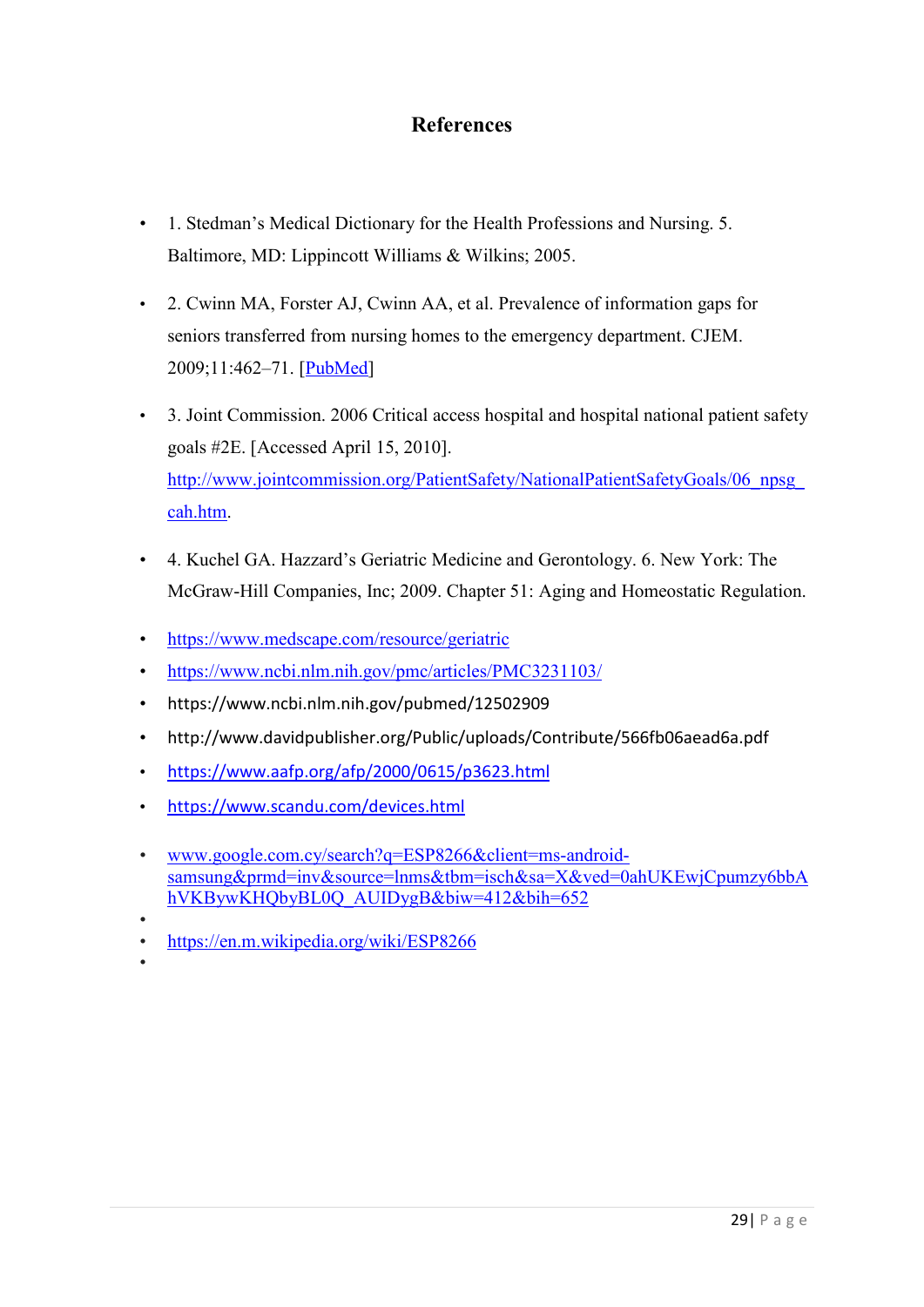## **Appendix**

int x, g=2, y=3, r=4, b=5;

float temp;

float timemin = 0;

float timemilli = 0;

int Threshold = 540;

int pulse = A2;

float beats = 0;

boolean up = false;

boolean standing=false;

boolean sleeping=false;

void setup() {

Serial.begin(9600);

pinMode(g,OUTPUT);

pinMode(y,OUTPUT);

pinMode(r,OUTPUT);

pinMode(b,OUTPUT);

}

void loop() {

x = analogRead(A0)-339;

temp = analogRead(A1)\*0.488;

if  $(x < = 40)$  {

digitalWrite(r,HIGH);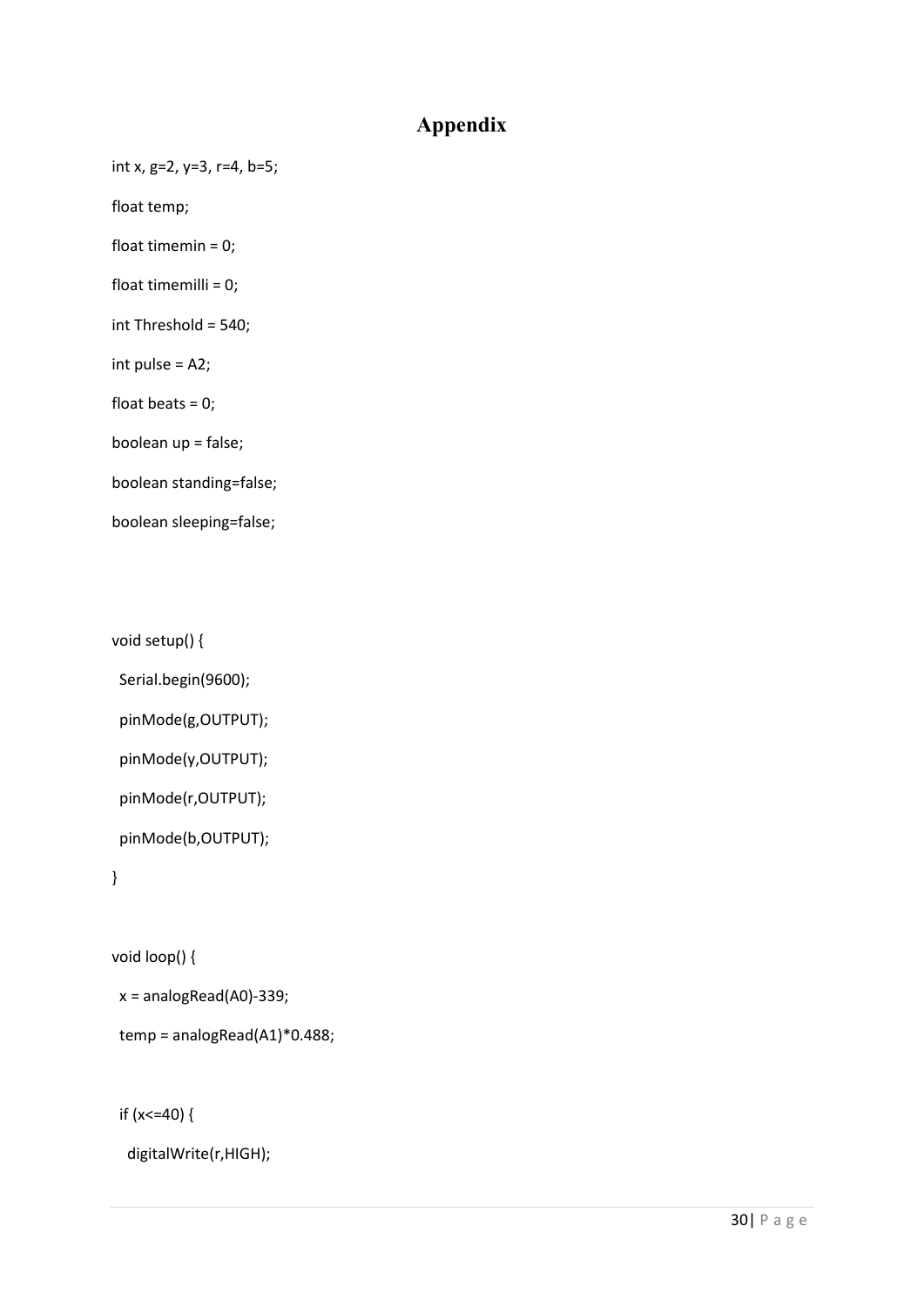```
 digitalWrite(y,LOW); 
  digitalWrite(g,LOW); 
  standing=true; 
  sleeping=false; 
 }
```

```
 if (x>40 && x<=60) { 
  digitalWrite(r,LOW); 
  digitalWrite(y,HIGH); 
  digitalWrite(g,LOW);
```

```
 }
```

```
 if (x>60) {
```

```
 digitalWrite(r,LOW);
```
digitalWrite(y,LOW);

digitalWrite(g,HIGH);

standing=false;

sleeping=true;

```
 }
```

```
 if(temp>37.5) {
```

```
 digitalWrite(b,HIGH);
```
## }

```
 if(temp<=37.5) {
```
digitalWrite(b,LOW);

```
 timemilli = millis();
```